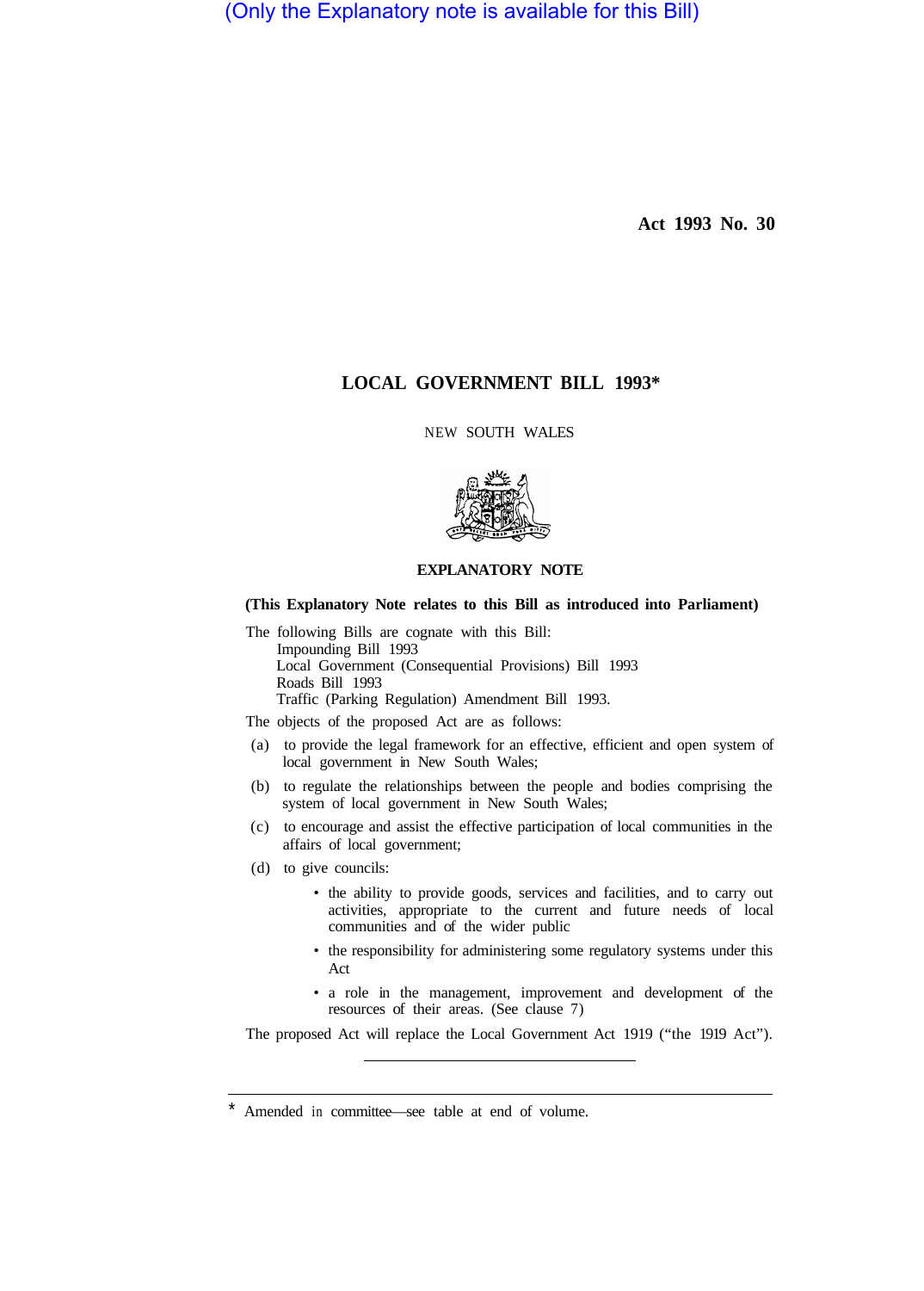## **CHAPTER 1—PRELIMINARY**

This Chapter (clauses 1–6) contains provisions that are helpful in understanding the proposed Act as a whole, as well as some machinery provisions.

The Chapter sets out the proposed Act's short title ("Local Government Act 1993") (clause 1). The proposed Act is to commence on a day or days to be appointed by proclamation (clause 2). Interpretation of the proposed Act may require reference to the Dictionary at the end of the Act, or to the Interpretation Act (clause 3). Generally, the proposed Act is to bind the Crown unless specific provision is made to the contrary (clause 4). The 1919 Act adopted the reverse approach. It did not bind the Crown, except where specific provision was made to the contrary. (See for example 1919 Act, Part 10, Division 5B and Part 11, Division 4BA). Like the 1919 Act, the proposed Act is to apply only to those parts of the State that are constituted as local government areas (clause 5).

## **CHAPTER 2—WHAT ARE THE PURPOSES OF THIS ACT?**

This Chapter (clause 7) states Parliament's purposes in enacting the proposed Act. There is no equivalent provision in the 1919 Act.

The Chapter also aims to give an overview of the major elements in the system of local government in this State. It contains a diagram showing the way in which these elements relate to one another.

# **CHAPTER 3—WHAT IS A COUNCIL'S CHARTER?**

This Chapter (clause 8) contains a set of principles that councils are to pursue in carrying out their functions. These principles constitute a council's charter. There is no equivalent in the 1919 Act.

## **CHAPTER 4—HOW CAN THE COMMUNITY INFLUENCE WHAT A COUNCIL DOES?**

Under this Chapter, members of the community have the opportunity to influence what **a** council does by attending meetings of the council and its committees, by being given access **to** a wide range of information concerning the council and its activities and by expressing community opinion through council polls and constitutional referendums.

Apart from the provisions of this Chapter, members of the public may influence council decisions concerning matters such as the levels of rates and charges, the terms of management plans, the granting of development and building approvals, etc. (which are dealt with in later Chapters) by making submissions, including comments on or objections to proposals relating to those matters.

The Chapter also enables the council to ascertain the views of the local community on various matters through **2** types of polls which may be conducted in the area. A summary of these polls is contained in Part **3** of this Chapter.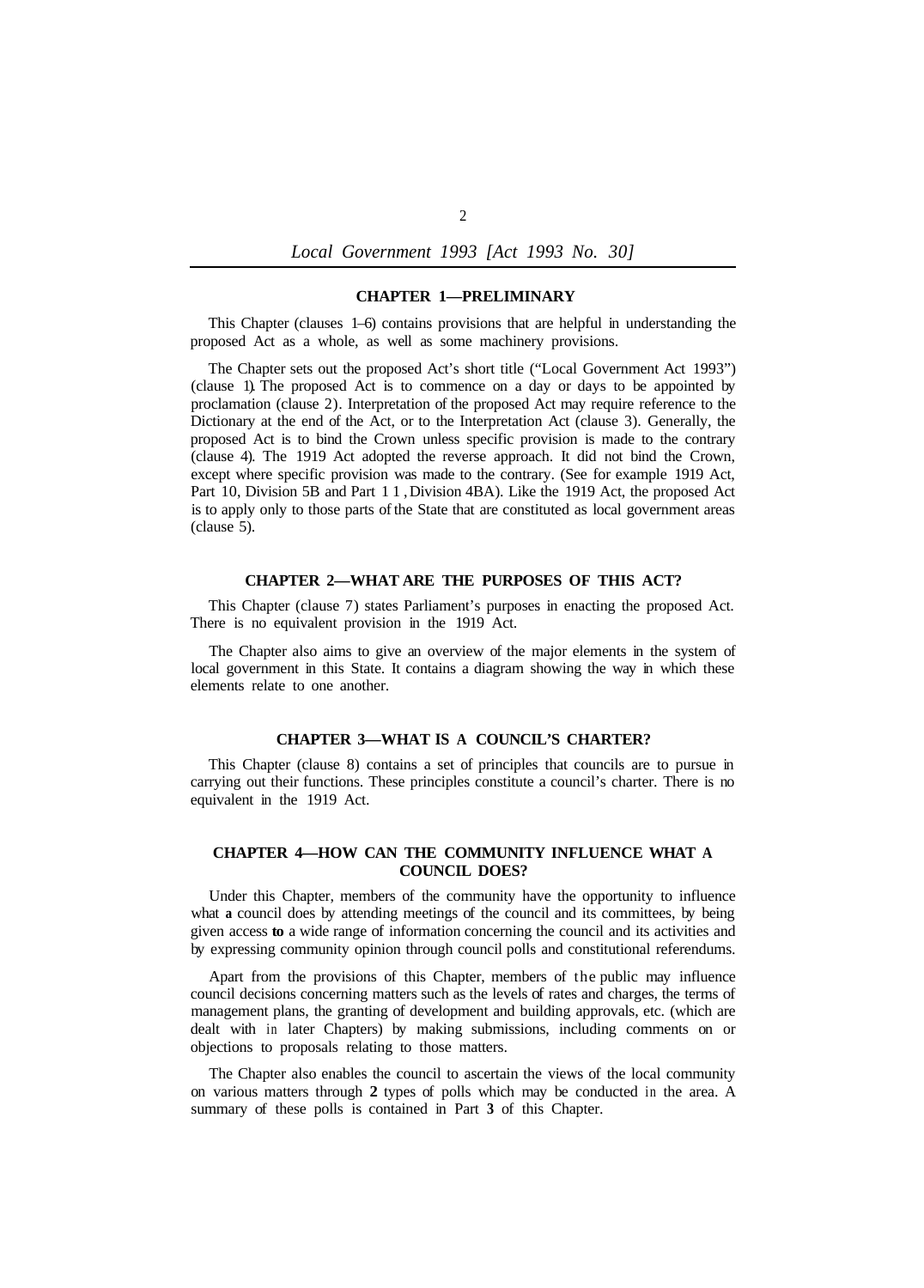## PART 1—OPEN MEETINGS

Notice must be given of meetings of the council and its committees and they are required, as a general rule, to be open to the public (clauses 9 and 10). Under current law, only meetings of the council need be open to the public (and the press) (Ordinance 1, clause 50). The public is entitled to access to correspondence and reports tabled at meetings except in specified circumstances (clause 11).

### PART 2—ACCESS TO INFORMATION

This Part (clauses 12 and 13) provides for public access to a wide range of information held by councils (clause 12). (See 1919 Act, sections 215, 311, 654A). A council must retain and preserve its records in accordance with approved standards (clause 13, currently, see Ordinance l, clause 55).

## PART 3—EXPRESSIONS OF COMMUNITY OPINION

#### Division 1—Council polls

A council may take a poll of electors for its information and guidance on any matter (clause 14). This in effect continues the operation of the 1919 Act, section 81. The effect of section 81A of the 1919 Act, which enables a poll on the question of whether or not the Library Act 1939 should apply in a particular local government area, has not been carried forward in this Bill.

### Division 2—Constitutional referendums

Division 2 (clauses 15–17) enables a council to take a poll (called a constitutional referendum) on matters to do with the division of the area into wards, the number of councillors (in accordance with the limits set by clause 222) and the basis on which elections for the mayor and councillors are to be conducted.

The 1919 Act (sections 58 and 61) enables the Governor to divide areas into wards or ridings. The term "wards" is used in relation to municipalities and the term "ridings" in relation to shires. The council and the electors must be given the opportunity to comment on a proposal to alter wards or ridings, but a formal poll is not required. The number of aldermen or councillors on councils is also a matter for the Governor to decide under the 1919 Act, section 23. There is no maximum and no minimum number the Governor may set at present.

The 1919 Act stipulates that the Mayors of the City of Newcastle and the City of Greater Wollongong are to be elected by the electors rather than by the aldermen or councillors (section 25A). Under that section, a certain number of electors can trigger a poll in any other local government area (apart from the City of Sydney—seEity of Sydney Act 1988, section 8) to determine whether or not the Mayor or President is to be elected by the electors rather than by the councillors (i.e. "popularly elected',).

#### Division 3—General provisions concerning a council poll or constitutional referendum

Division 3 (clauses 18-20) contains provisions indicating how and when polls and referendums are to be conducted.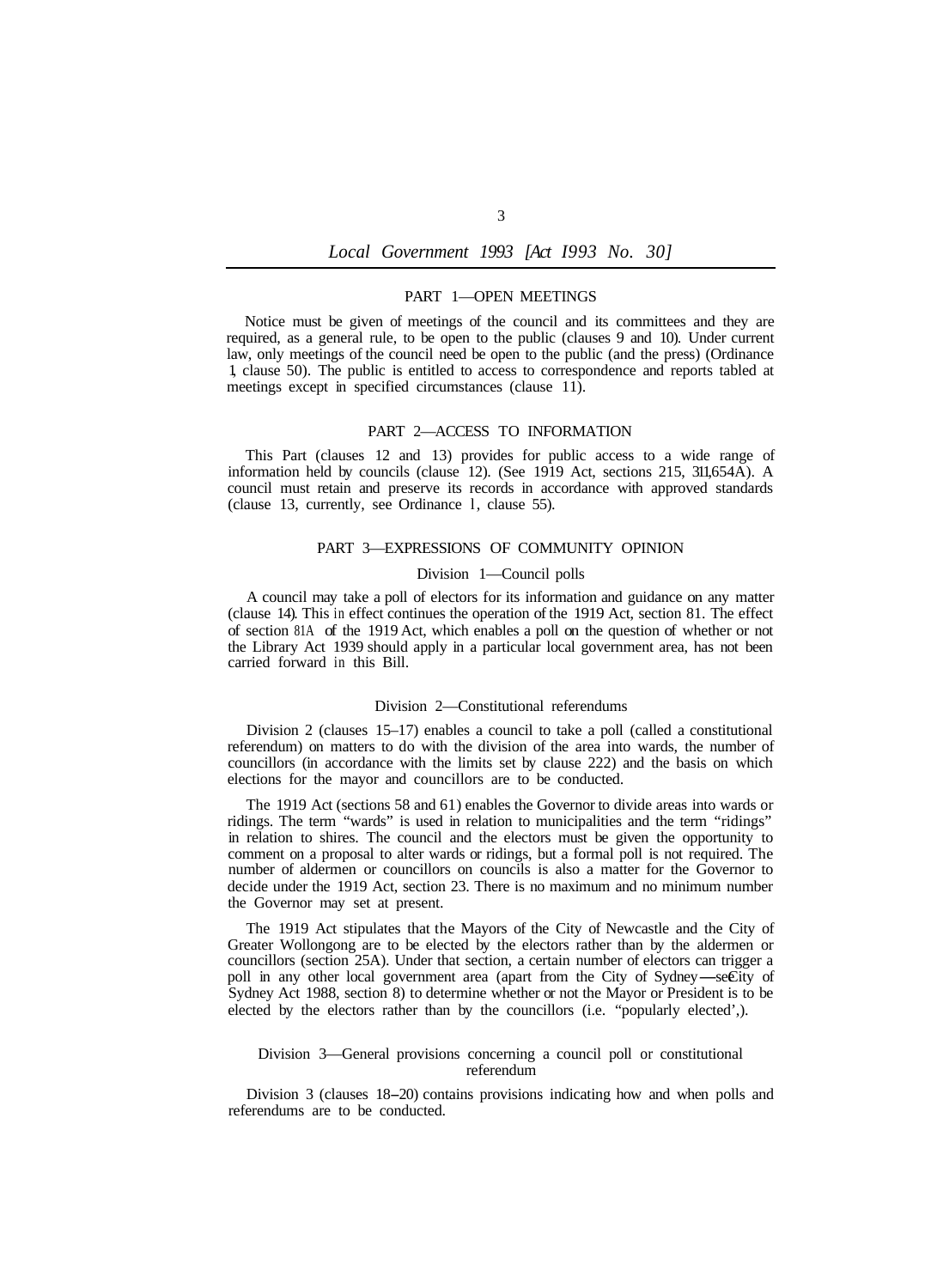### **CHAPTER 5—WHAT ARE A COUNCIL'S FUNCTIONS?**

The Chapter specifies a council's functions in clauses 21 and 22. In doing so, it recognises that all functions of a council come from statute, either from this Act or another Act.

A council may do all such things as are supplemental or incidental to or consequential on the exercise of its functions (clause 23).

A council also has revenue functions (Chapter 15) and administrative functions (Chapters 11, 12 and 13).

This system of classification of council functions underpins the structure of the proposed Act, in contrast with the 1919 Act which is organised according to subject area rather than according to the type of function being conferred on councils.

## **CHAPTER 6—WHAT ARE THE SERVICE FUNCTIONS OF COUNCILS?**

This Chapter confers on councils their service or non-regulatory functions. Examples of these functions include the provision, management or operation of

- community services and facilities
- public health services and facilities
- cultural, educational and information services and facilities
- sporting, recreational and entertainment services and facilities
- environment conservation, protection and improvement services and facilities
- waste removal, treatment and disposal services and facilities
- pest eradication and control services and facilities
- public transport services and facilities
- energy production, supply and conservation
- water, sewerage and drainage works and facilities
- storm water drainage and flood prevention, protection and mitigation services and facilities
- fire prevention, protection and mitigation services and facilities
- land and property development
- housing
- industry development and assistance
- tourism development and assistance.

This list of examples is not exhaustive.

These functions are conferred in broad terms in Part 1. Particular provisions are made for the management of public land in Part 2**.** Part 3 imposes some restraints and qualifications on the exercise of the service functions.

A council may have other service functions under other Acts. For example, a council has functions relating to the provision and management of roads under the proposed Roads Act 1993.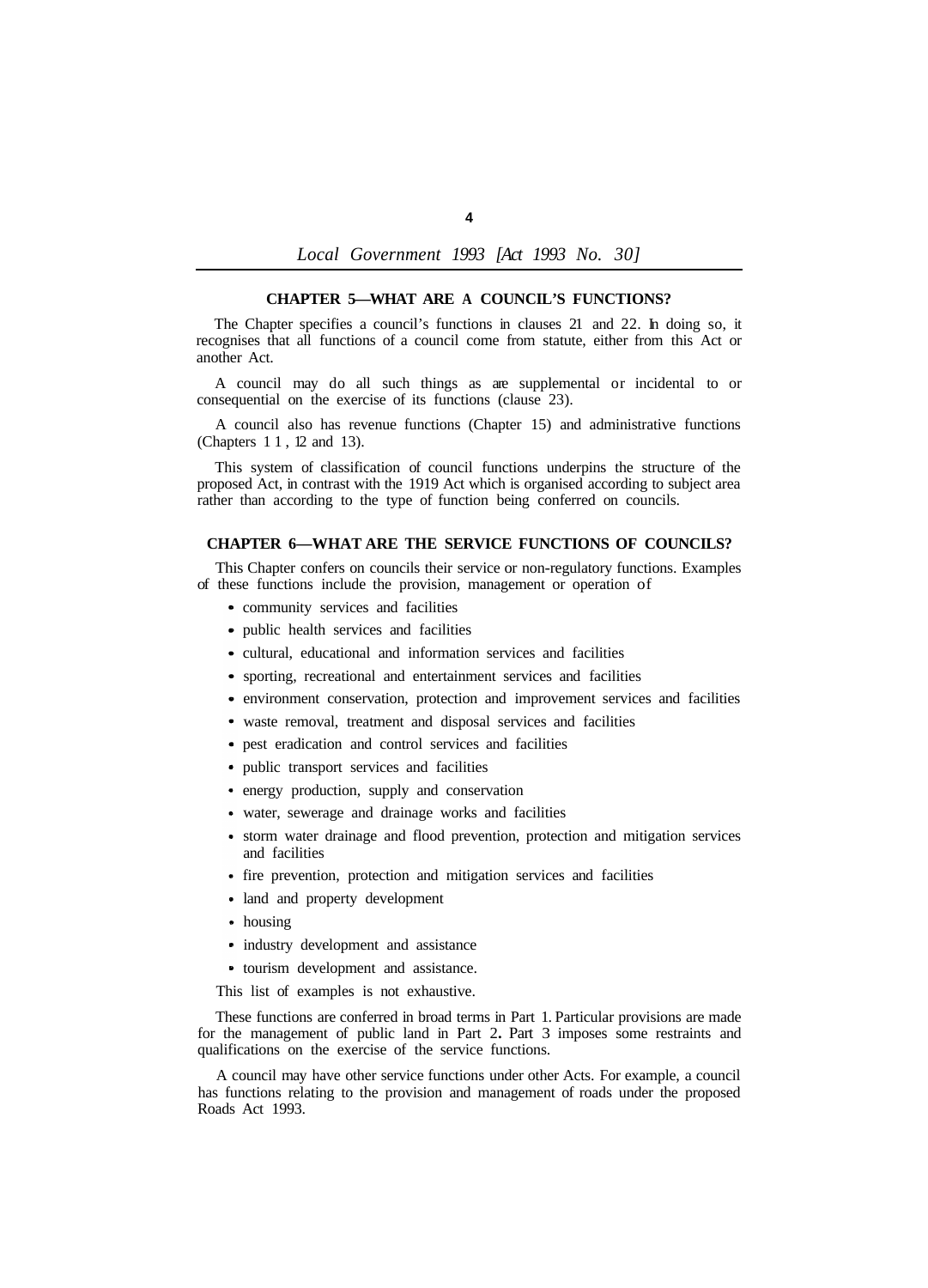## PART l—GENERAL

Part 1 (clause 24) enables a council to provide goods, services and facilities, and to carry out activities, appropriate to the current and future needs within its local community and of the wider public, subject to the proposed Act and any other law.

The 1919 Act gives councils the power to carry out service functions in numerous specific sections, which cut down the effect of section 84 of that Act which charges councils with the general control of their area.

#### PART 2—PUBLIC LAND

## Division 1—Classification and reclassification of public land

This Division (clauses 25-33) requires all land vested in a council (except a road or land to which the Crown Lands Act 1989 applies) to be classified as either "community" or "operational".

The classification will (except, perhaps, for the initial classification) be achieved by a local environmental plan.

The purpose of classification is to identify clearly that land which should be kept for use by the general public (community) and that land which need not (operational). Community land would ordinarily comprise land such as a public park. Operational land would ordinarily comprise land held as a temporary asset or as an investment, land which facilitates the carrying out by a council of its functions or land which may not be open to the general public, such as a works depot or a council garage.

#### Division 2—Use and management of community land

This Division (clauses 34-46) provides for the use and management of community land.

The major consequence of classification as community land or operational land is that it determines the ease or difficulty with which land may be alienated by sale, leasing or some other means.

Community land must not be sold. Community land must not be leased or licensed for more than 21 years and may only be leased or licensed for more than 5 years if public notice of the proposed lease or licence is given and, if an objection is made to the proposed lease or licence, the Minister's consent is obtained. No such restrictions apply to operational land.

Classification or reclassification of land does not affect any estate or interest a council has in the land.

The use and management of community land is to be regulated by a plan of management. Until a plan of management is adopted, the nature and use of the land must not change.

The 1919 Act does not contain such a system. Under the 1919 Act, there are restrictions on the alienation of land in certain public reserves (sections 5 19C, 519D, 519E, 519F).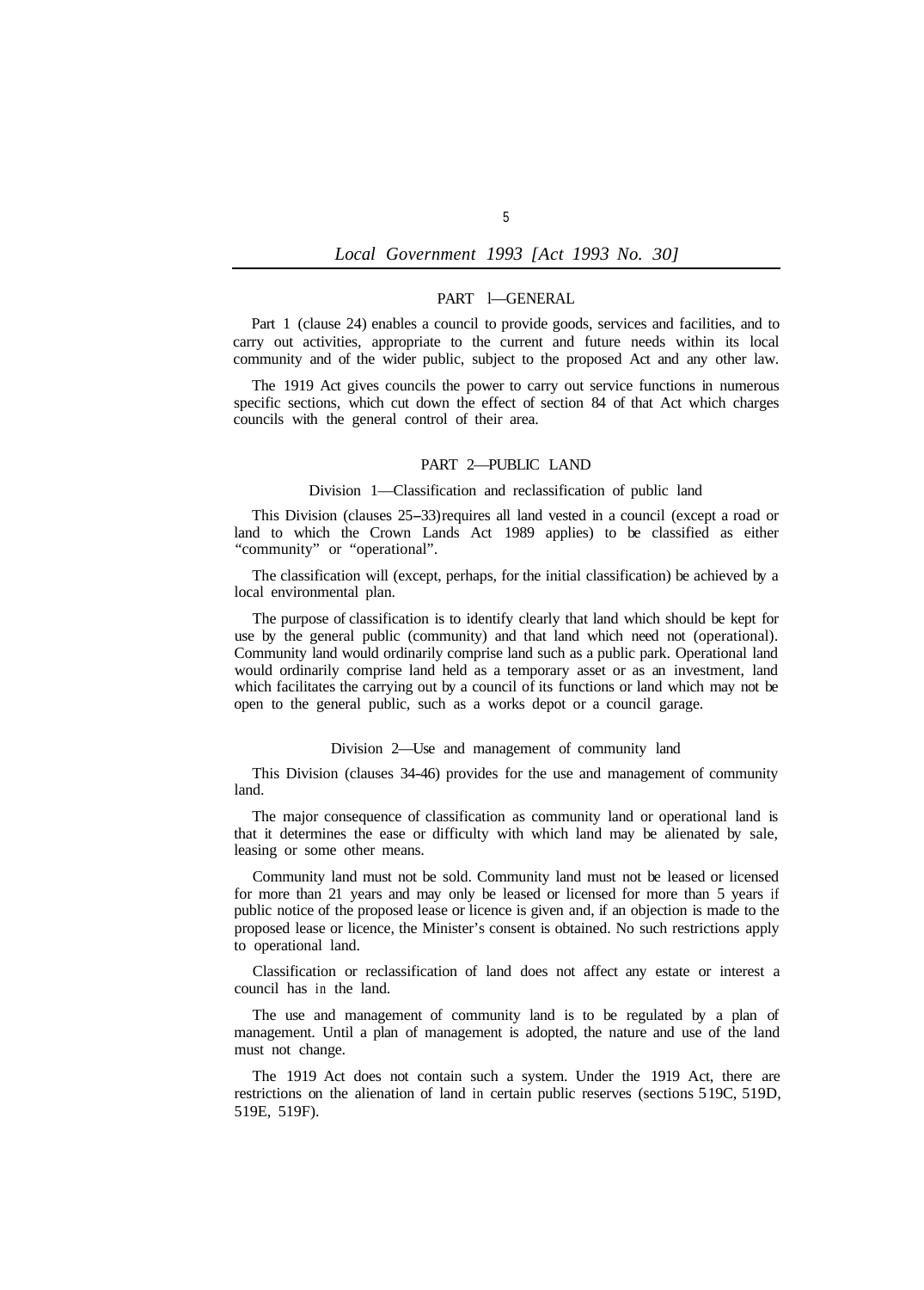#### Division 3—Miscellaneous

Division 3 (clauses 47-52) contains provisions giving councils control of certain public reserves and other miscellaneous matters.

## PART 3—RESTRAINTS AND QUALIFICATIONS THAT APPLY TO SERVICE **FUNCTIONS**

## Division l—Tendering

Division 1 (clause 53) specifies the contracts which a council can enter into only after it has invited tenders. The circumstances in which councils must invite tenders currently are set out in Ordinance 23, clause 6.

# Division 2—Contracting out

Division 2 (clause 54) requires a council to consider contracting work out to the private sector if the estimated cost of the work is not less than \$100,000. The 1919 Act does not contain an equivalent to the requirement to consider contracting work out to the private sector.

#### Division 3—Water, sewerage and drainage works and facilities

Division 3 (clauses 55-65) controls the construction by a council, or by the Minister for Public Works on behalf of a council, of water, sewerage and drainage works and enables the Minister for Public Works, in certain circumstances, to appoint an administrator to exercise some or all of a council's functions under this Division (clause 65). (See 1919 Act, Part 14, Division 3 (sections 373-377) and section 382 (4). There is no equivalent to the proposed clause 65 enabling the appointment of an administrator).

#### Division 4—Private works

Division 4 (clause 66) enables a council to carry out work on land that **is** privately owned, provided it follows certain procedures.

## **CHAPTER 7—WHAT ARE THE REGULATORY FUNCTIONS OF COUNCILS?**

The major regulatory functions of councils are found in this Chapter. It lists the activities that are regulated and it sets out the means of their regulation.

A council, in relation to a range of activities within its areas, exercises regulatory functions of 2 main kinds.

First—various activities can only be carried out if the council gives its approval (for example, the erection of a building or the operation of a caravan park).

Second—a council can order a person to do, or to stop doing, something (for example, a council can order a person to demolish a building that has been erected without an approval or to keep fewer animals on specified premises).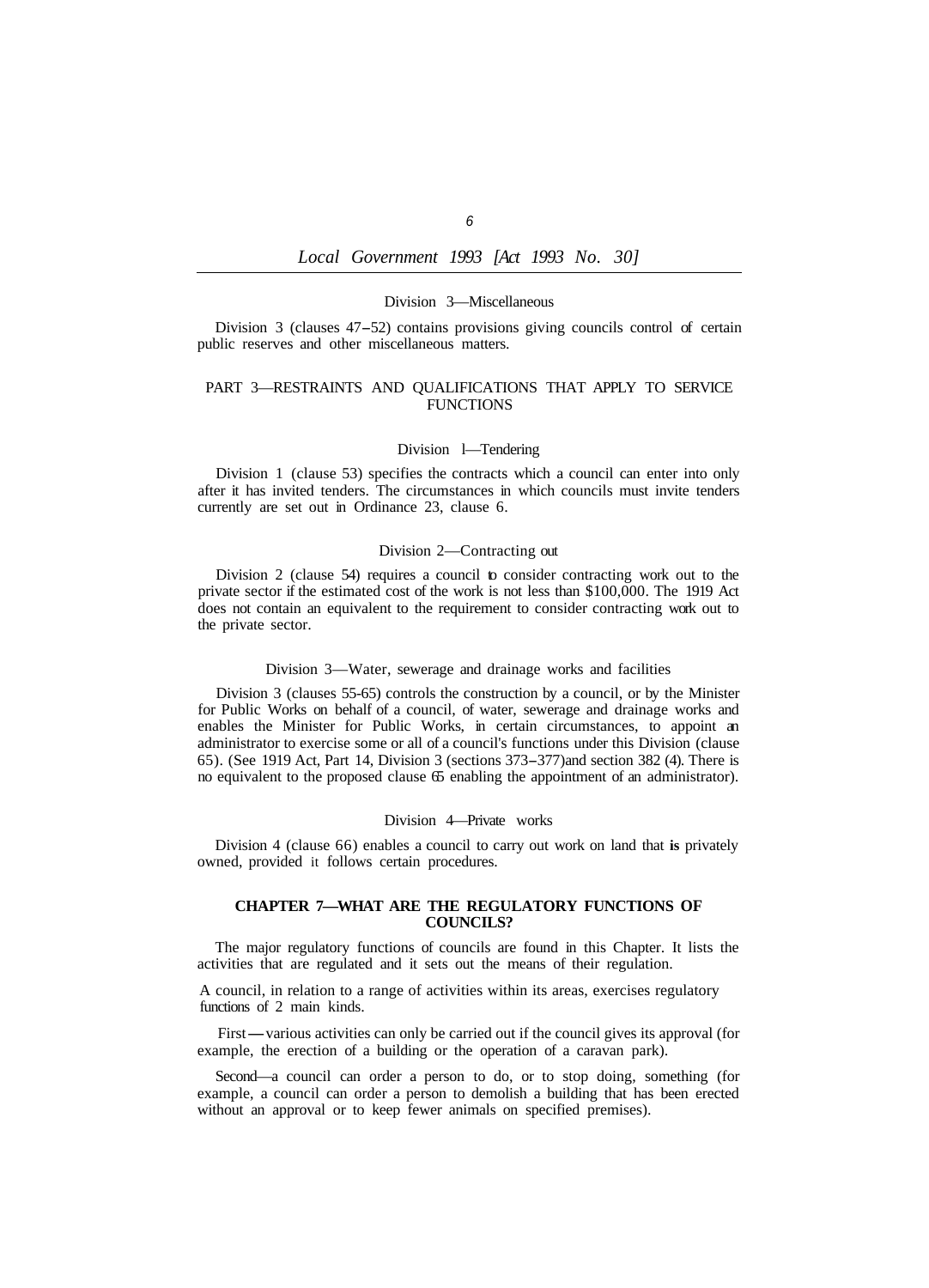Failure to obtain or to comply with an approval and failure to comply with an order are made offences under clauses 621, 622 and 623.

A council is not given power to regulate activities by other means. For example, the Chapter does not confer power to require a person to hold a periodic licence.

In exercising its regulatory functions, the council must observe any relevant statutory criteria and any other criteria contained in a local policy it may have adopted after public consultation.

The Chapter provides, as an adjunct to the approvals and orders systems, for the issuing by a council of certain certificates, including building certificates.

The Chapter also enables appeals to be made to the Land and Environment Court against decisions made under the Chapter.

## PART 1—APPROVALS

### Division 1—What activities require approval?

Division 1 (clause 67) lists the activities that may be carried out only if the prior approval of the council is obtained. These activities generally now require approval under the 1919 Act or Ordinances made under that Act. Approvals given by councils under the regulations made under the Construction Safety Act 1912, for amusement devices and public stands, will be transferred to this Act. A number of approvals required under the 1919 Act and Ordinances made under that Act will no longer be required. Examples are approvals for:

- the erection of tents
- boarding houses
- hairdressers and beauty salons etc.

There is power for additional activities to be prescribed by the regulations. This Bill does not recreate the power of councils to "control and regulate" activities under various sections of the 1919 Act.

#### Division 2—Crown activities

Division 2 (clauses 68-73) exempts the Crown from the requirement to obtain the approval of a council to the erection or demolition of a building, but requires the Crown to comply with the technical requirements of the State's building laws. This retains the current position of the Crown in relation to these matters (see 1919 Act, section 304A). The Division also regulates the way in which applications for other approvals by the Crown are to be determined by councils.

Division 3—Making and determination of applications for approval—generally

Division 3 (clauses 74–112) sets out the way in which an application for an approval is to be made and determined. A determination may be made by granting the approval, unconditionally or subject to conditions, or by refusing approval. In some circumstances a council does not have to form an independent judgment about some aspect of the activity for which approval is being sought, but may rely on an accreditation or certificate of another person.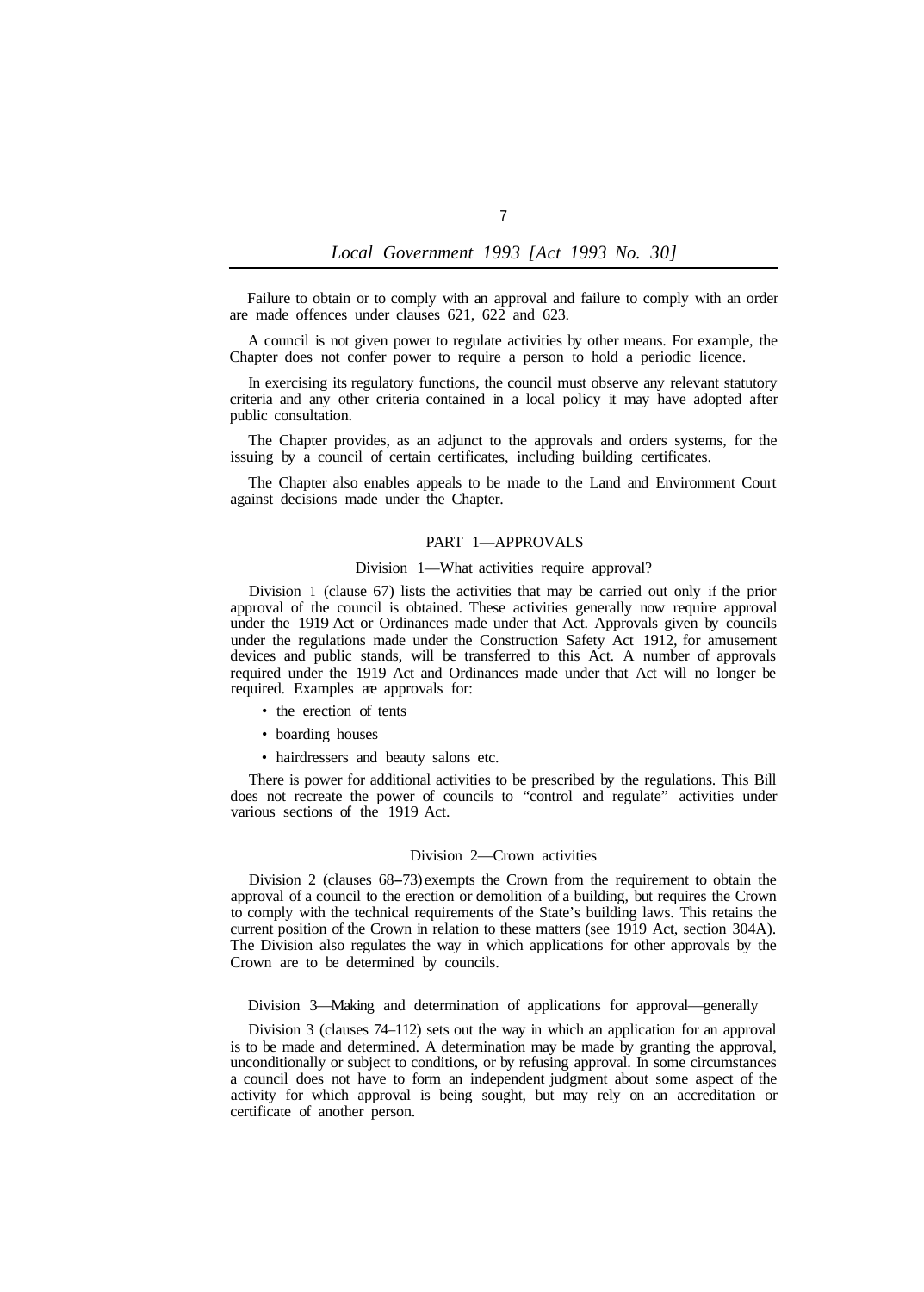A council may give an "in principle" approval and a staged approval. Neither are explicitly provided for in the 1919 Act (although there is a form of staged approval allowed for in Ordinance 32, clause 2 (e1)).

The Division establishes the date from which an approval operates and the circumstances in which an approval lapses. It provides for the amendment, extension, renewal, revocation and modification of approvals. A council must keep a record of approvals (clause 112). The 1919 Act requires a council to keep a record of some, but not all, approvals.

#### Division 4—Special provisions relating to notice of applications to erect buildings

Division 4 (clauses 113–118) requires notice to be given to certain persons of an application to erect a building. It enables persons to inspect certain of the building plans and to make submissions to the council concerning the proposed building. The 1919 Act contains a provision (section 312A) that gives certain rights to owners of adjoining land and land that may be detrimentally affected by a proposed building.

#### Division 5—Accreditation of components, processes and designs

Division 5 (clauses 119-122) enables a person to obtain accreditation from the Director-General of the Department of Local Government and Co-operatives of a component, process or design relating to an activity that may only be carried out with the council's prior approval. The 1919 Act gives this role directly to a body constituted under section 309A of that Act, the Building Regulations Advisory Council. A council cannot refuse approval to an activity on the ground that any component, process or design relating to the activity is unsatisfactory if the component, process or design is accredited (clause 91, currently, see 1919 Act, section 3091). A council is exempted from liability in relying on accreditation (clause 727).

#### PART 2—ORDERS

#### Division 1—Giving of orders

Division 1 (clauses 123-127) lists the things for which council orders may be given and specifies the circumstances in which and the persons to whom orders may be given. These provisions replace the power of a council to "control and regulate" numerous activities under the 1919 Act.

#### Division 2—Procedures to be observed before giving orders

Division 2 (clauses 128–134) requires the council to take into consideration any relevant local criteria before giving an order. A council must also follow the procedures as to notice and hearing and consideration of representations set out in the Division before giving an order.

#### Division 3—Orders generally

Division 3 (clauses 135-155) requires a council to give reasons for giving an order (clause 135). The Division stipulates the things an order may require, the ways in which an order may be given, the time at which an order takes effect and the modification and revocation of orders. The Minister may revoke or modify an order given by a council.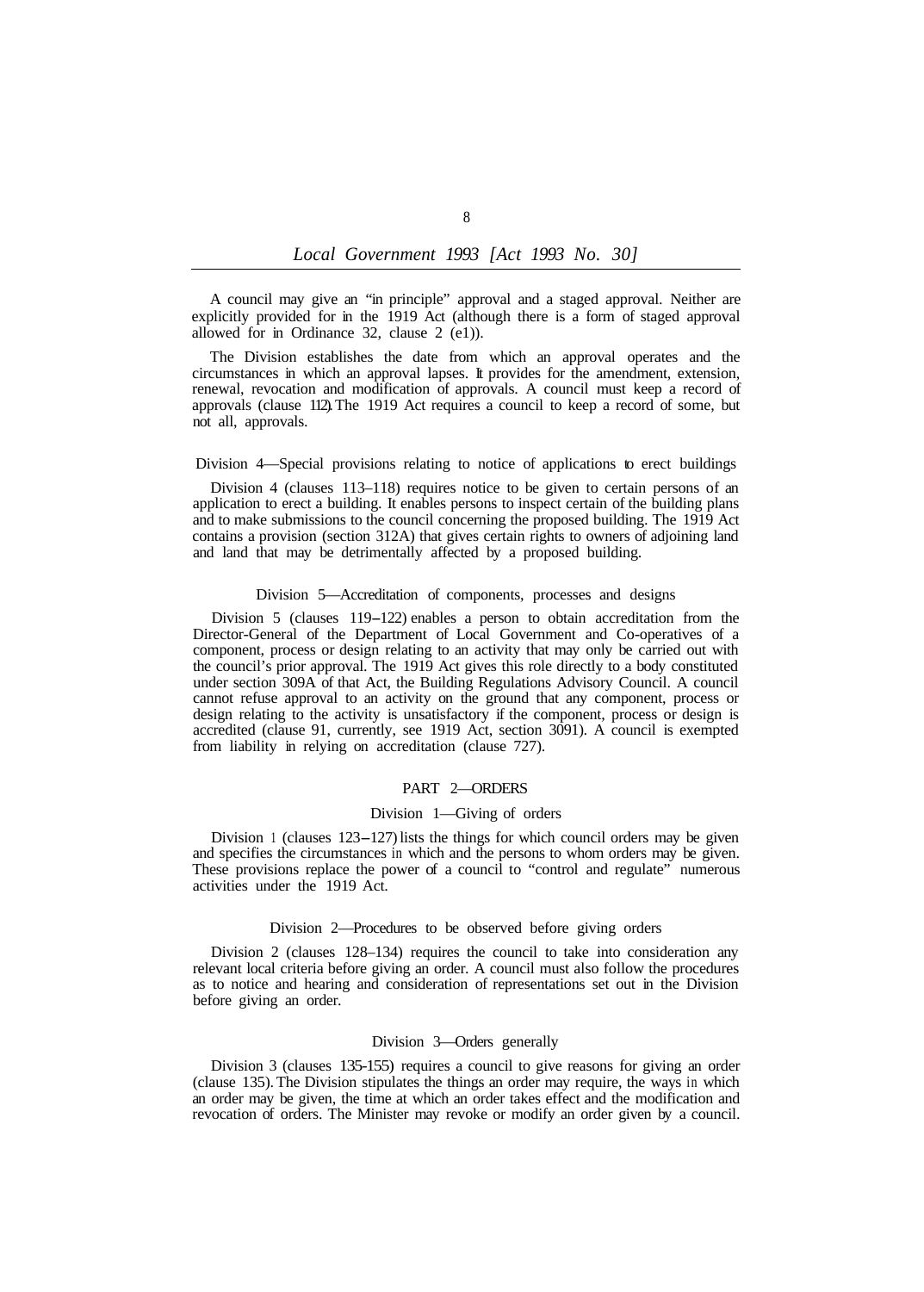A council must not give an order affecting an item of environmental heritage unless it has considered the impact of the order on the heritage significance of the item (clause 141). If the item is listed in the Register of the National Estate or is subject to an order under the Heritage Act 1977, the Heritage Council must be given notice and any submissions it makes must be considered before an order is given. (See 1919 Act, section 317JA). The Division enables the Minister to give any order that a council may give (see 1919 Act, section 317JO). It also enables certain fire officers to give orders concerning the fire safety of premises (clause 149). This preserves the effect of the 1919 Act, section 317JY.

## PART 3—ADOPTION OF LOCAL POLICIES CONCERNING APPROVALS AND ORDERS

Part 3 (clauses 156–165) enables a council to prepare and adopt local policies specifying the criteria to be taken into consideration by the council in determining whether to give or refuse an approval or whether or not to give an order. A policy may only be adopted after a period of public consultation. A policy must not be inconsistent with the proposed Act or a regulation made under it and must not be more onerous than the proposed Act or regulation. The 1919 Act does not require a council to follow any formal procedure in determining the policies it follows.

## PART 4—CERTIFICATES CONCERNING BUILDINGS

Part 4 (clauses 166–173) provides for the giving of building certificates by a council. If a council issues a building certificate for a building, the building is protected by the certificate from being the subject of an order to demolish the building or to carry out work to the building because of:

- anything existing before the date of the certificate
- deterioration due solely to fair wear and tear within 7 years after that date
- any encroachment of the building onto council land.

These provisions substantially recreate Division 4D of Part 11 of the 1919 Act, except section 317AD.

### PART 5—APPEALS

### Division 1—Approvals and orders

Division l (clauses 174-182) enables the making of appeals to the Land and Environment Court against:

- the determination of applications for approvals (clause 174)
- a determination as to an "in principle" approval (clause 175)
- the revocation or modification of approvals (clause 176)
- the giving of an order (clause 178).

The Land and Environment Court has a discretion to order a council to pay compensation to an applicant for approval in certain circumstances (clause 177). There is no equivalent provision in the 1919 Act.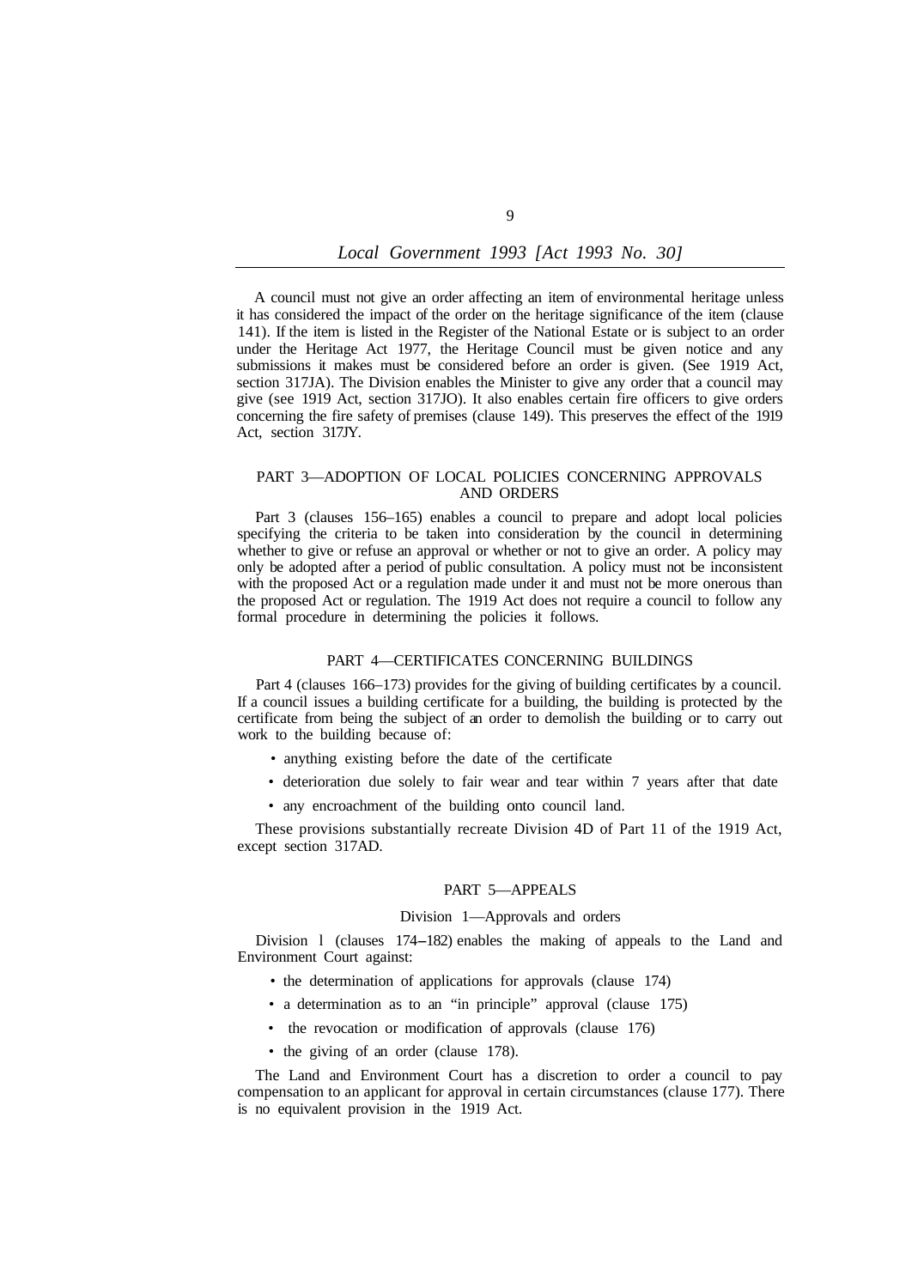While an appeal does not stay an order, the Land and Environment Court has a discretion to award a person compensation for the cost incurred in complying with an order (clause 179).

#### Division 2—Building certificates

Division 2 (clause 183) enables the making of appeals to the Land and Environment Court against the failure or refusal of a council to issue a building certificate. This preserves the effect of section 317AH of the 1919 Act.

## **CHAPTER 8—WHAT ANCILLARY FUNCTIONS DOES A COUNCIL HAVE?**

This Chapter confers on councils certain functions that it is necessary or desirable for them to have in order to carry out their other functions.

Councils are given power to acquire land by compulsory process.

The Chapter also confers on councils powers to enter land and buildings and to carry out inspections.

A council may also have similar powers for different purposes under other Acts. For example, under the proposed Roads Act 1993, a council has power to compulsorily acquire land for road purposes and may enter land for the purposes of that Act.

## PART 1—ACQUISITION OF LAND

Part 1 (clauses 184–188) contains provisions relating to the acquisition of land. A council may acquire land, for any of the purposes of the proposed Act, by agreement or by compulsory process in accordance with the Land Acquisition (Just Terms Compensation) Act 1991 (clauses 184 and 185). In the case of land acquired for the purpose of resale, the approval of the owner of the land is normally required (clause 186). Except for clause 186, which is a new requirement, these provisions substantially reproduce section 532 of the 1919 Act. Special provision is made for land containing minerals (clause 188, currently, see 1919 Act, sections 536AA–536DH). A council may acquire land under this Part outside its area (clause 187).

## PART 2—ENTRY ON TO LAND AND OTHER POWERS

Part 2 (clauses 189-201) contains provisions relating to entry on to land. A council may authorise a person (in writing) to enter premises at any reasonable hour and that person may carry out an inspection or investigation (clauses 189 and 190). A council is required to give notice to the owner or occupier before the authorised person enters the premises (clause 191).

Provision is made for the use of reasonable force to gain entry (but only if authorised by the council and not in relation to residential premises) (clause 192). A council is also authorised to recover the reasonable costs of the entry or inspection (clause 195).

Part 2 contains provisions allowing for entry to residential premises but only with the approval of the occupier or under the authority of a search 'warrant (clause 198).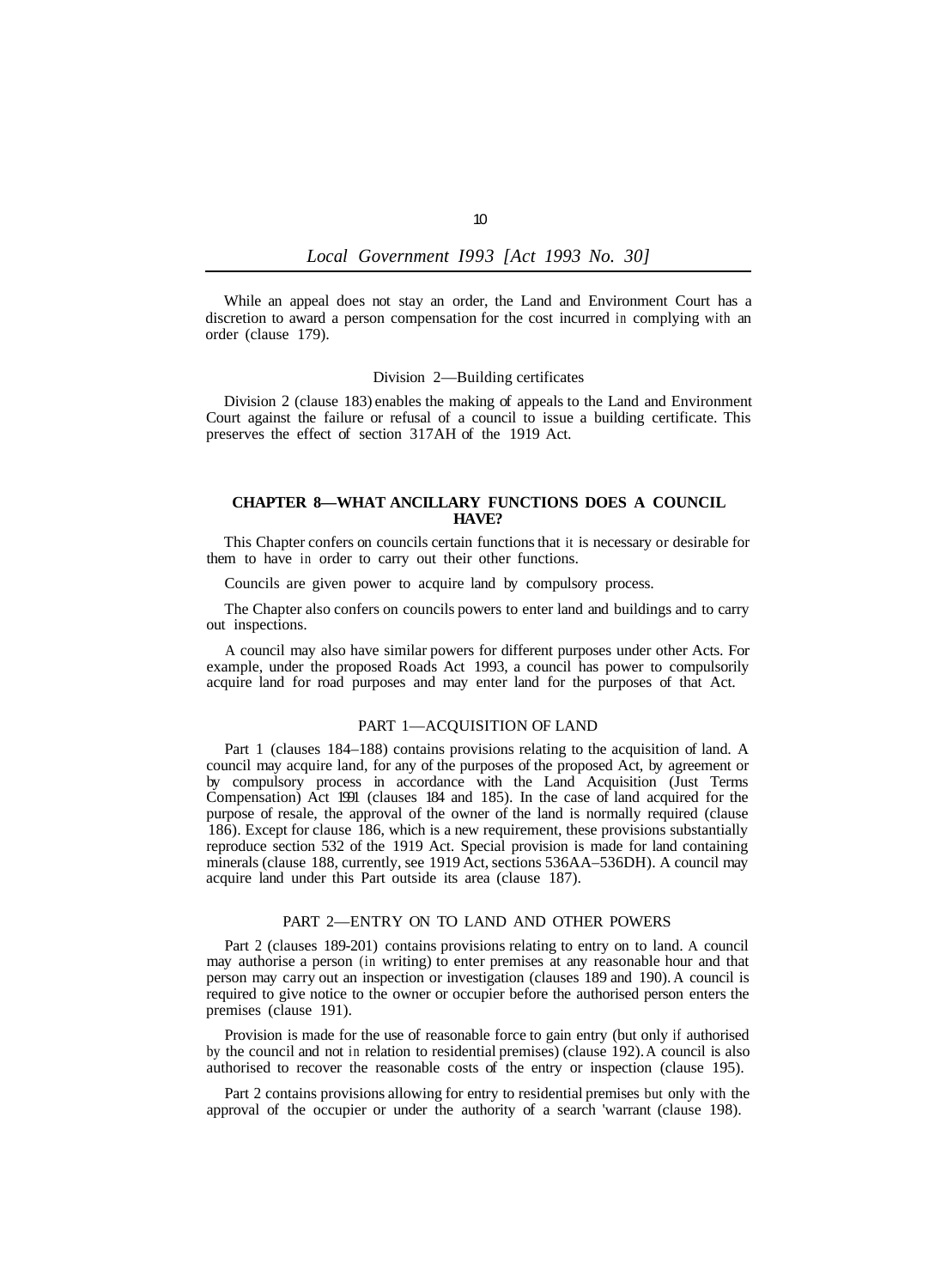Part 2 also contains provisions relating to fire brigades and fire-safety inspections (clauses 200 and 201).

These provisions largely continue the effect of the 1919 Act, section 524. The power to take temporary possession of land and to remove materials from private land without the owner's consent (section  $524$  (1) (e) and (9) has not however been recreated.

## **CHAPTER 9—HOW ARE COUNCILS ESTABLISHED?**

This Chapter contains provisions dealing separately with the constitution of land as a local government area and the constitution of a council to manage that area. It enables the making of changes to those areas and to councils. **It** provides for the dissolution of councils and the appointment of administrators.

Each council is a statutory corporation. The councillors are the governing body of the corporation and they have the responsibility of directing and controlling the affairs of the council in accordance with the proposed Act.

The Chapter includes a statement of the role of the mayor and of a councillor.

Provision is made for the payment of fees to the mayor and other councillors. Payment is to be made in accordance with determinations of the Local Government Remuneration Tribunal which is constituted by this Chapter. Provision is also made for the payment of expenses and the provision of facilities to the mayor and other councillors.

The Chapter also constitutes the Local Government Boundaries Commission and provides for its functions.

## PART 1—AREAS

Division 1—How are areas constituted, altered and dissolved?

Division 1 (clauses 202-211) empowers the Governor-in-Council to constitute and name areas, to constitute an area as a city, to alter the boundaries and names of areas and to dissolve areas.

A council is empowered to divide its area into wards, to change ward boundaries and to abolish wards. Under the 1919 Act, section 58, the Governor determines these matters, not the council.

Division 2—What must be done before areas can be constituted or altered?

Division 2 (clauses 212-216) sets out the things that must be done before areas can be constituted or altered.

Land may only be constituted as an area or the boundaries of an area altered if the public has been notified of the proposal to do so and the councils and electors concerned have been given an opportunity to make representations concerning the proposal.

Division 2 allows proposals for the constitution or alteration of areas to be initiated by the Minister, by an affected council or by electors (clause 213). At least 28 days' public notice must be given of such a proposal within which period representations may be made to the Minister (clause 215).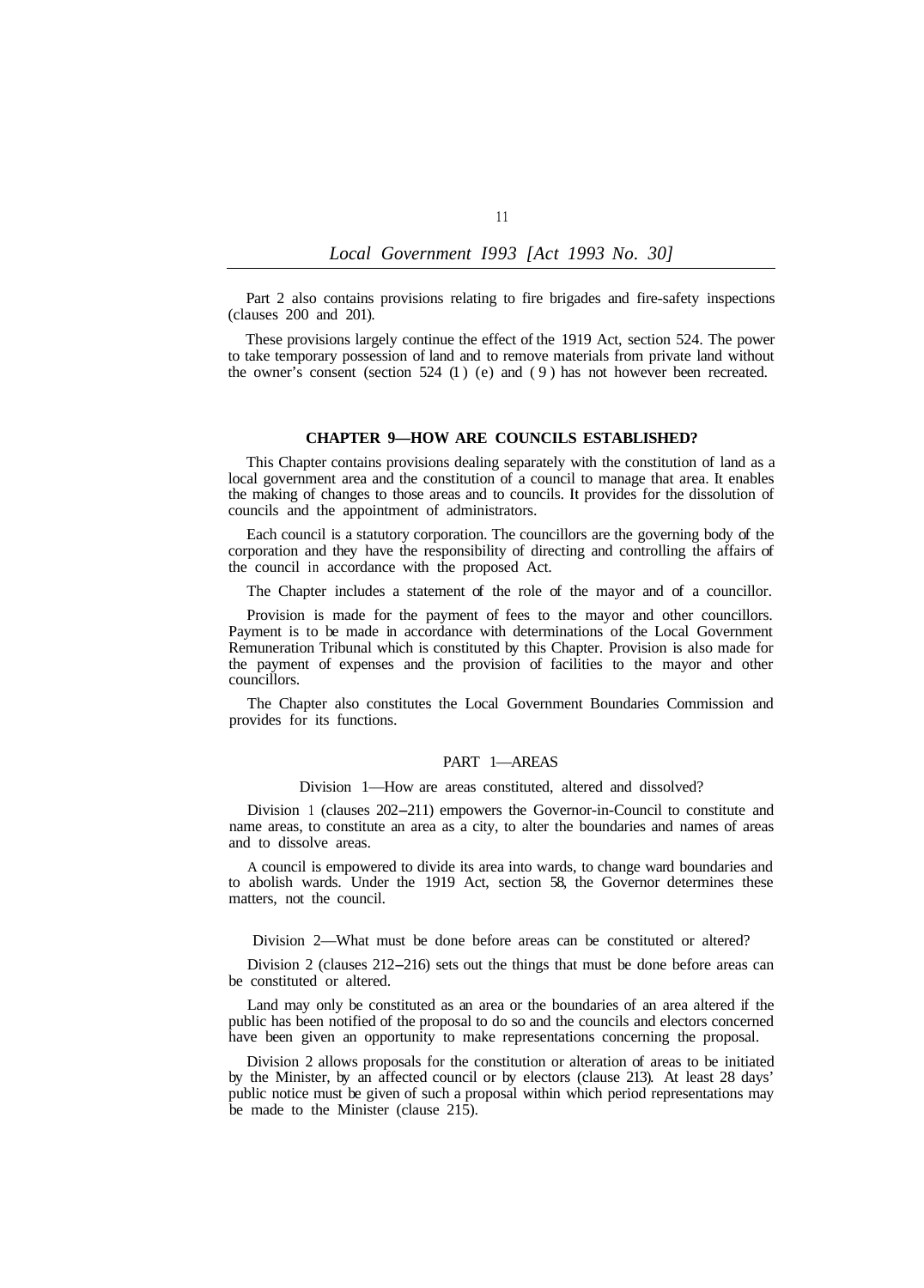The Division provides for the Boundaries Commission (or the Director-General, in the case of a minor alteration or variation) to consider proposals to constitute or alter areas. Under the 1919 Act, the Minister is obliged to refer a proposal to alter boundaries to the Boundaries Commission if the council or a certain number of electors objects (section 19).

## PART 2—COUNCILS

### Division 1—Constitution

Division **1** (clauses 217-222) constitutes a council for each area and provides for its corporate name (see 1919 Act, sections 22 and 23). The elected representatives, to be called "councillors", are the governing body of a council (clause 220). Its role is to direct and control the affairs of the council in accordance with the Act (clause 221). The 1919 Act calls elected representatives of the cities and municipalities "aldermen" (section 23) and the elected representatives of the shires "councillors" (section 24). It does not draw any explicit distinction between a council as a corporate entity and a council as a group of elected representatives.

The governing body of a council is to consist of not fewer than 5 nor more than 13 elected representatives called councillors (including a mayor). Under the 1919 Act, sections 23 and 24, the number of aldermen or councillors on a council is a matter for the Governor.

## Division 2—The mayor

Division 2 (clauses 223-229) requires each area to have a mayor elected by the councillors or, except in the City of Sydney, by the electors (see 1919 Act, section 25 and City of Sydney Act 1988, section 8). The role of the mayor is:

- to exercise in cases of necessity, the policy-making functions of the governing body of the council between meetings of the council
- to exercise such other functions of the council as the council determines
	- to preside at meetings of the council
- to carry out the civic and ceremonial functions of the mayoral office (1919 Act, section 87)

The mayor's term of office is **1** year, if elected by the councillors, and 4 years, if elected by the electors. This is also the current law under the 1919 Act (sections 25A and 32). Councillors are empowered to appoint a deputy mayor as is currently the case under the 1919 Act, section 26 ("deputy president", in the case of a shire).

#### Division 3—The councillors

Division 3 (clauses 230-232) sets out the role of a councillor. A councillor's term of office is 4 years as is the case for aldermen and councillors under the 1919 Act (1919 Act, section 32). The Division specifies the grounds on which a vacancy occurs in a councillor's office (clause 232).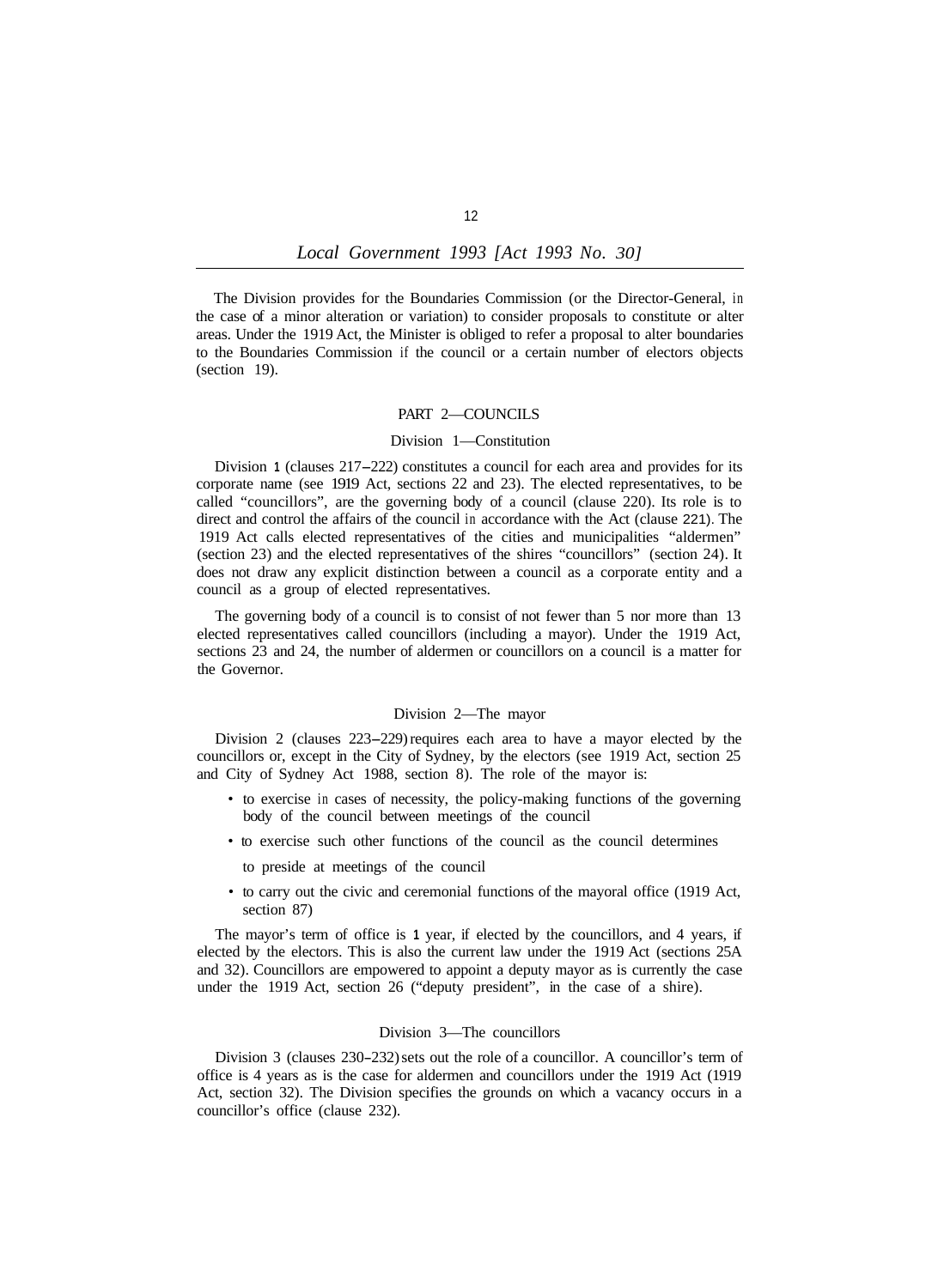### Division 4—Local Government Remuneration Tribunal

Division 4 (clauses 233-245) establishes the Local Government Remuneration Tribunal which is to determine annually the maximum and minimum amounts of fees to be paid to councillors (other than mayors), members of county councils (other than electricity authorities) and mayors. There is no equivalent to these provisions in the 1919 Act, section 29A of that Act fixes a fee of \$60 per meeting to a maximum \$3,000.

## Division 5—What fees, expenses and facilities may be paid or provided to councillors?

Division 5 (clauses 246–252) requires a council to pay an annual fee to each councillor and to the mayor (see 1919 Act, section 29A). A council is also required to adopt a policy concerning the payment of expenses incurred by, and the provision of facilities to, councillors (including the mayor and any deputy mayor). (Currently, see 1919 Act, section 29)

## Division 6—Appointment of administrator

Division 6 (clauses 253-257) empowers the Governor to dismiss all councillors of a council and to appoint an administrator and order a fresh council election. An administrator may also be appointed for an area if its council has ceased to function. (See 1919 Act, sections 86, 219)

## PART 3—LOCAL GOVERNMENT BOUNDARIES COMMISSION

Part 3 (clauses 258-263) constitutes the Boundaries Commission. If required to do so by the Minister, the Commission must examine and report on any matter with respect to the boundaries of areas or county areas.

The Boundaries Commission is currently established and given powers under Part 2A of the 1919 Act.

#### **CHAPTER 10—HOW ARE PEOPLE ELECTED TO CIVIC OFFICE?**

This Chapter deals with the election of persons to civic office. The main features of the electoral system are that those qualified for civic office are elected for 4-year terms under a preferential and proportional system (or other system decided by referendum in each area) in which voting is compulsory for residents but optional for non-resident ratepayers, occupiers and ratepaying lessees. Elections are conducted under the supervision of the Electoral Commissioner.

When an area is not divided into wards, councillors are elected by the area. When it is divided, councillors may be elected by wards (or, if so decided at a referendum, by wards and area).

The mayor may be popularly elected or elected by the councillors from among their number. The choice of method depends on a referendum under Chapter 9. A popularly-elected mayor holds office for 4 years and is a councillor by virtue of being mayor. A mayor elected by the councillors holds office for 1 year. In each case, the mayor votes as mayor, not as a councillor, at council meetings (see Chapter 9).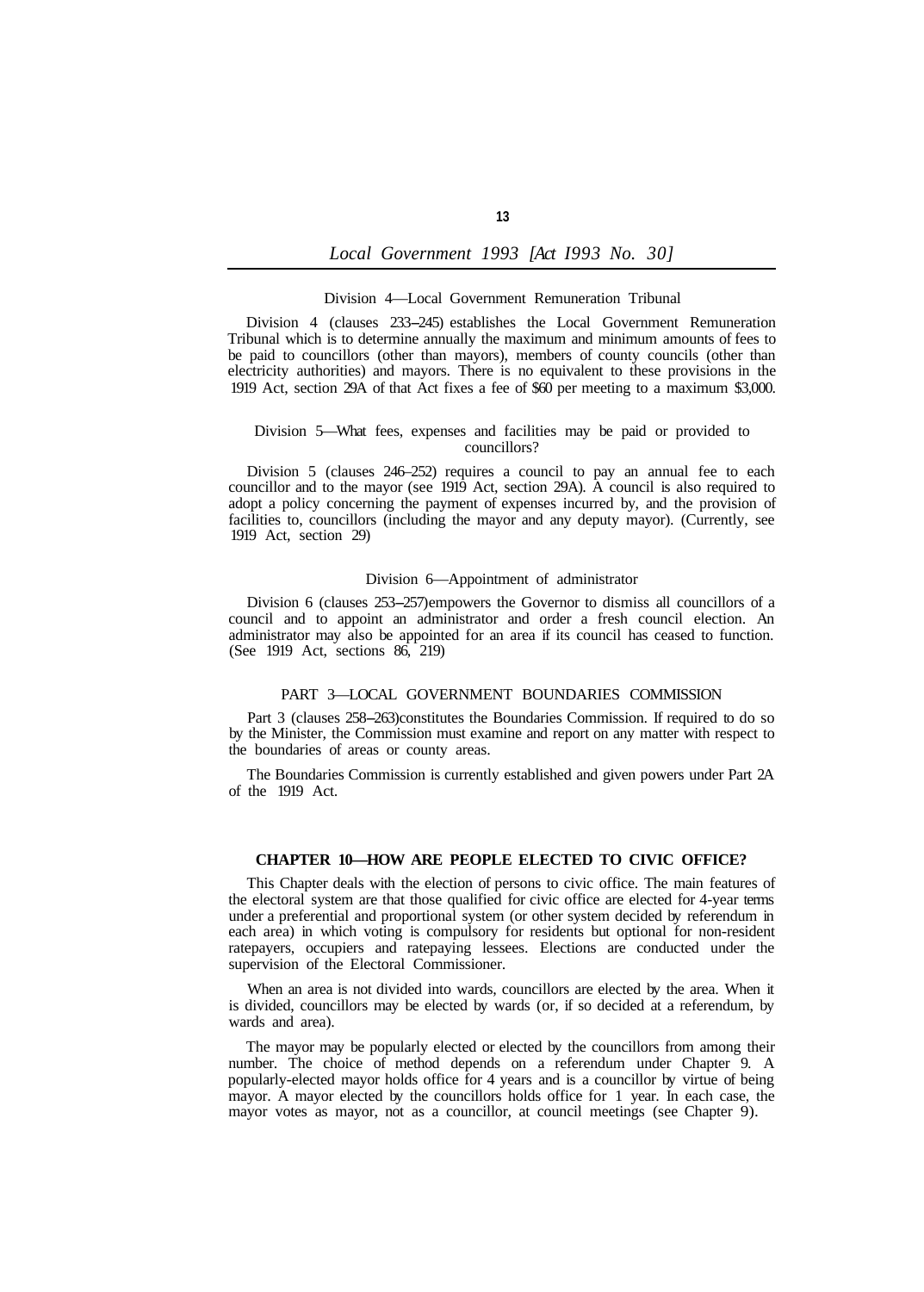## PART l—WHO MAY VOTE?

Part 1 (clauses 264–271) identifies 3 categories of voters in local government elections—residents, non-resident ratepayers, and occupiers and ratepaying lessees (clauses 264, 265 and 267–271). Under the current law occupiers and ratepaying lessees are entitled to vote only in the City of Sydney (see 1919 Act, section 51 and City of Sydney Act 1988, section 15).

No person is entitled to more than one vote in one area (clause 266). This is also the case under the 1919 Act, section 266.

### PART 2—WHO MAY BE ELECTED?

Part 2 (clauses 272-275) sets out the qualifications and disqualifications for election as councillor or mayor.

## PART 3—WHAT IS THE SYSTEM OF ELECTION?

Part 3 (clauses 276–285) outlines the various processes to be used to elect councillors and mayors, in areas that are divided into wards and those that are not, in both ordinary elections and by-elections, and in areas where the mayor is popularly elected and those where the councillors elect the mayor. Elections are normally based on a preferential or proportional system, but may be changed by referendum to preferential or equal value voting. The 1919 Act does not provide for the equal value voting system (see sections 73, 73A, 74).

#### PART 4—WHEN ARE ELECTIONS HELD?

Part 4 (clauses 286–289) sets out the normal arrangements for both ordinary elections and by-elections, but also provides for the circumstances in which elections may be delayed. Ordinary elections are to be held on the second Saturday of September every four years. Under the 1919 Act, section 39, ordinary elections are held on the second Saturday of September every four years.

## PART 5—HOW ARE CASUAL VACANCIES FILLED?

Part 5 (clauses 290–294) sets out the procedures for the holding of by-elections to fill casual vacancies in civil offices.

By-elections are to be held within three months after a vacancy occurs (clause 291) as is now the case under the 1919 Act, section 39. The Minister can however delay an election for up to 28 days in certain circumstances (clause 292). This is also possible under the 1919 Act, section 38.

### PART 6—HOW ARE ELECTIONS CONDUCTED?

#### Division I—The role of the Electoral Commissioner

Division 1 (clauses 295 and 296) prescribes the functions of the Electoral Commissioner and enables the delegation of those functions. Under the 1919 Act, sections 70 and 70A, the conduct of certain elections is already the function of the Electoral Commissioner.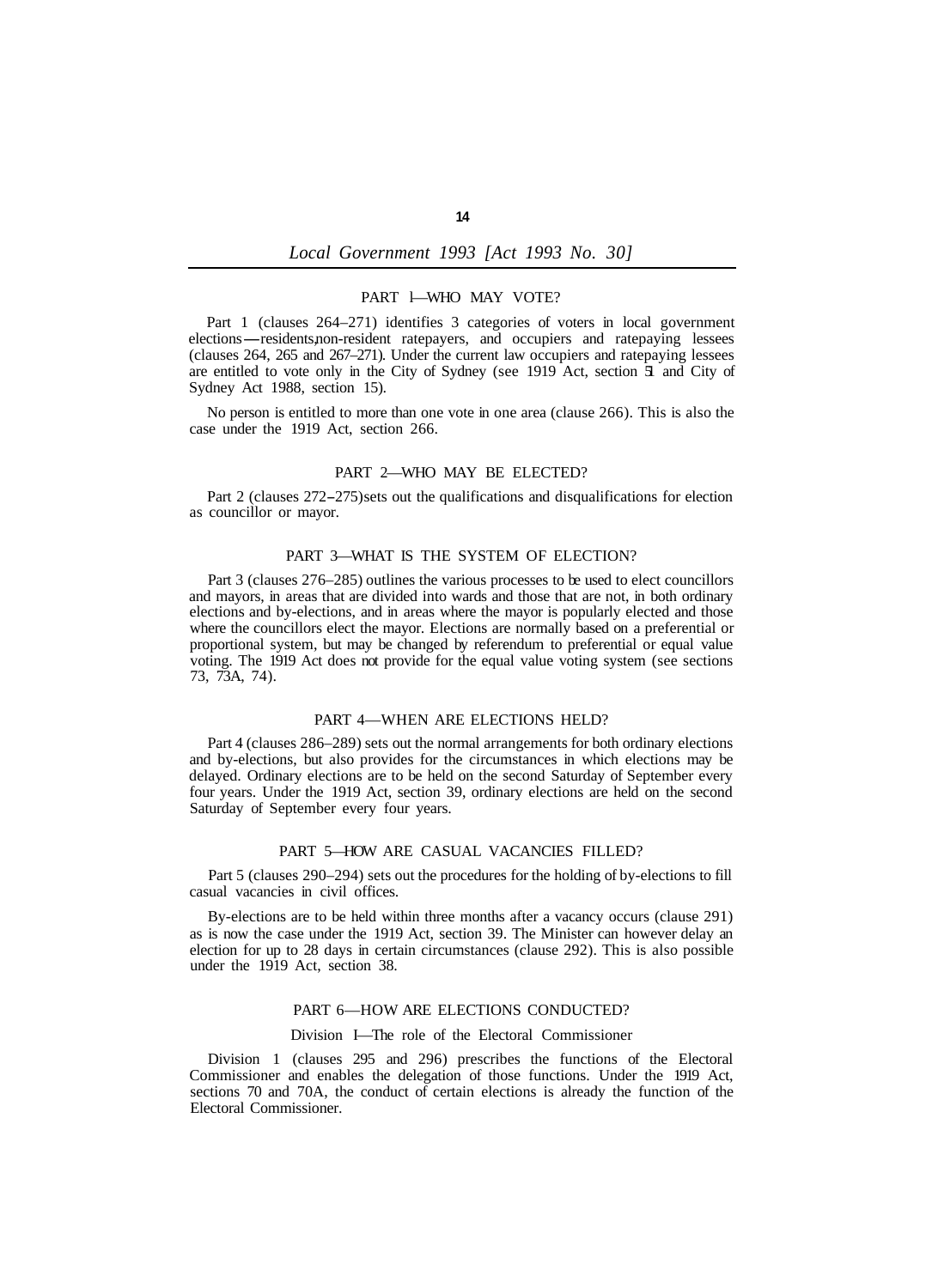#### Division 2—Electoral rolls

Division 2 (clauses 297–304) deals with the enrolment of electors and the compilation of rolls.

The roll of electors for an area is prepared in time for each election. The roll of electors is a composite roll based on the residential roll, the non-residential roll and the roll of occupiers and ratepaying lessees.

- *The residential roll* is a roll of residents in the area, whether or not they own the property where they reside. It is prepared and confirmed by the Electoral Commissioner in time for each election. It may be based on the same roll as the one used for State and Federal elections (clause 297, currently, see 1919 Act, section 65).
- *The non-residential roll* is a roll of persons who pay rates on property they own in the area but who do not live on that property. It is continuously maintained by the general manager of the council for the area on the basis of rating information and confirmed by the Electoral Commissioner in time for each election (clause 298, currently, see 1919 Act, section 65A).
- *The roll of occupiers and ratepaying lessees* covers both occupiers of rateable land who are not owners, and lessees who, under the terms of their leases, must pay rates. It is prepared for a specific election by the general manager and includes only those who actually apply for inclusion on this roll. It is confirmed by the Electoral Commissioner (clause 299).

#### Division 3—Nominations and election

Division 3 (clauses 305–310) provides for nominations, resumes, uncontested elections and contested elections.

## Division 4—Where residents fail to vote

Division 4 (clauses 311–314) provides for the prosecution of residents who, without good reason, fail to vote. The initial procedure is by way of simple penalty notice (clauses 313 and 314). This continues the position under the 1919 Act, sections 74A and 74F.

#### Division 5—Miscellaneous

Division 5 (clauses 3 15-317) deals with the order of candidates on ballot-papers and with formal defects in elections. The order of candidates' names is to be determined by ballot (clause 315). (Currently, see Ordinance 9, clauses 5A and 5B)

## PART 7—POLITICAL PARTIES

Part 7 (clauses 318–323) provides for the Local Government Register of Political Parties and for the printing of appropriate words on ballot-papers to show the party endorsements of candidates or whether they are independents.

There are no such provisions in the 1919 Act.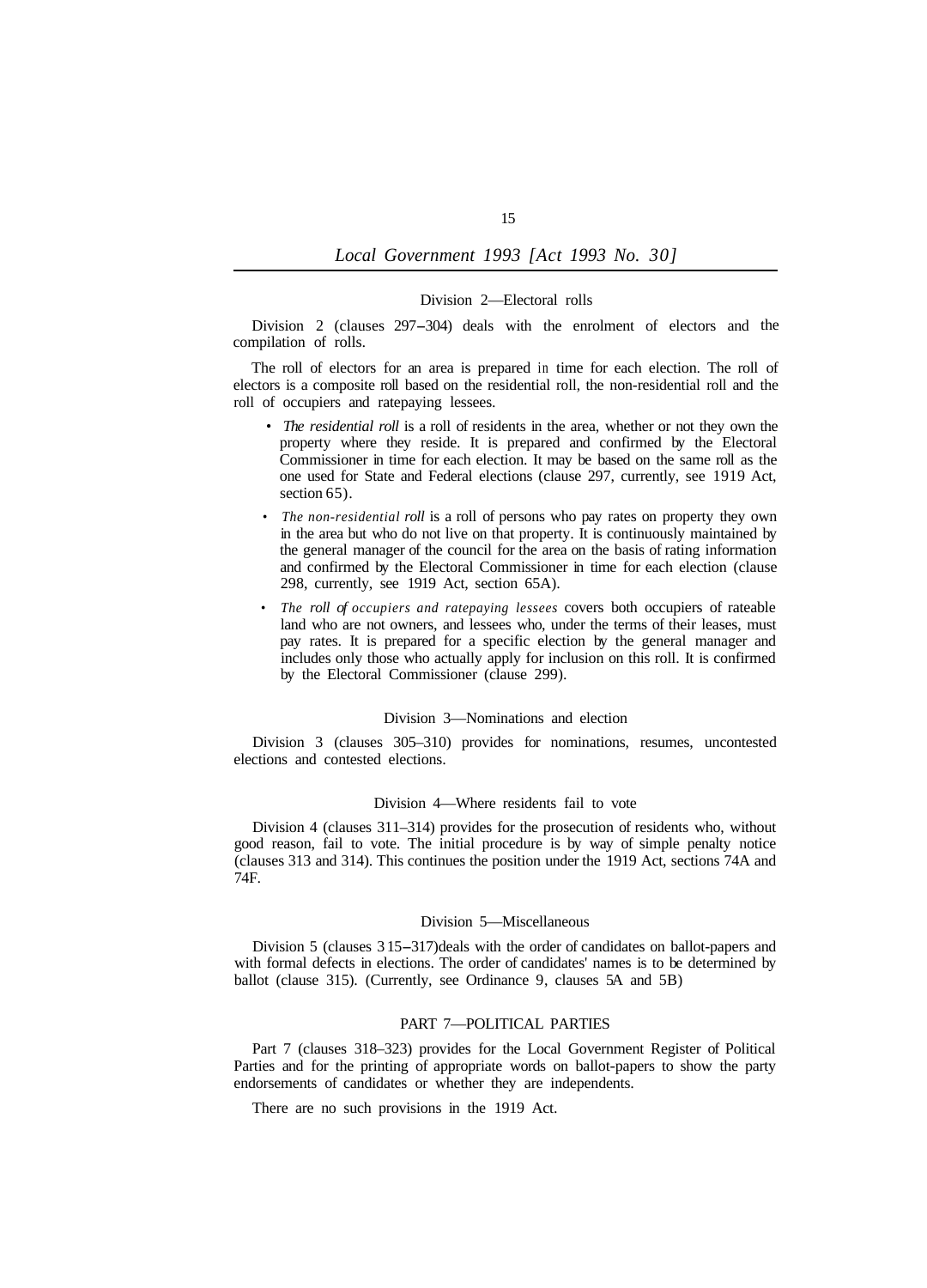### PART 8—DISCLOSURE OF ELECTION FUNDING

Part 8 (clauses 324-327) applies the Election Funding Act 1981 to ensure the disclosure of donations to candidates, groups and parties at the local government level. This is not a requirement under the 1919 Act. The Part also provides for a Local Government Register of Party Agents and a Local Government Register of Official Agents. These are also new requirements.

#### PART 9—DISMISSAL FROM CIVIC OFFICE

Part 9 (clauses 328-330) provides for the courts to order the dismissal of persons from civic office in cases of irregular election or appointment and in cases of disqualification (clause 328). Currently, see 1919 Act, sections 31 (4) and 43. There is a right of appeal to the Supreme Court if such an order is made by a lower court (clause 329, currently, see 1919 Act, section 46).

### **CHAPTER 11—HOW ARE COUNCILS STAFFED?**

This Chapter provides for the employment of staff to assist councils to exercise their functions. A council should have sufficient and appropriately qualified staff for the efficient and effective management of its organisation.

This Chapter includes provision for the appointment by each council of a general manager and sets out the functions of the general manager. Other senior staff are to be appointed by the general manager. The appointment of a "public officer" is also provided for. Some requirements concerning employment of staff are contained in other law (for example, industrial relations legislation).

These provisions supersede the requirements in the 1919 Act that a council appoint a town clerk (section 88) and certain other staff, such as engineers (section 90). They also supersede section 87 which gave certain powers to the mayor or president who is nominated as the "chief executive officer" of a council.

#### PART 1—ORGANISATION STRUCTURE

Part 1 (clauses 331–332) requires a council to determine, and keep under review, an organisation structure. The organisation structure is to include those positions that are determined to be senior staff positions. There are no equivalent provisions in the 1919 Act.

### PART 2—THE GENERAL MANAGER AND OTHER SENIOR STAFF

Part 2 (clauses 333-341) provides for the appointment and functions of the council's general manager (clauses 333-336). The general manager is generally responsible for the efficient and effective operation of the council's organisation and for ensuring the implementation, without undue delay, of decisions of the council. He or she also has specified particular functions (clause 334). The general manager is not subject to the control or direction of council in certain matters (clause 335). The appointment of other senior staff is a matter for the general manager after consultation with the council.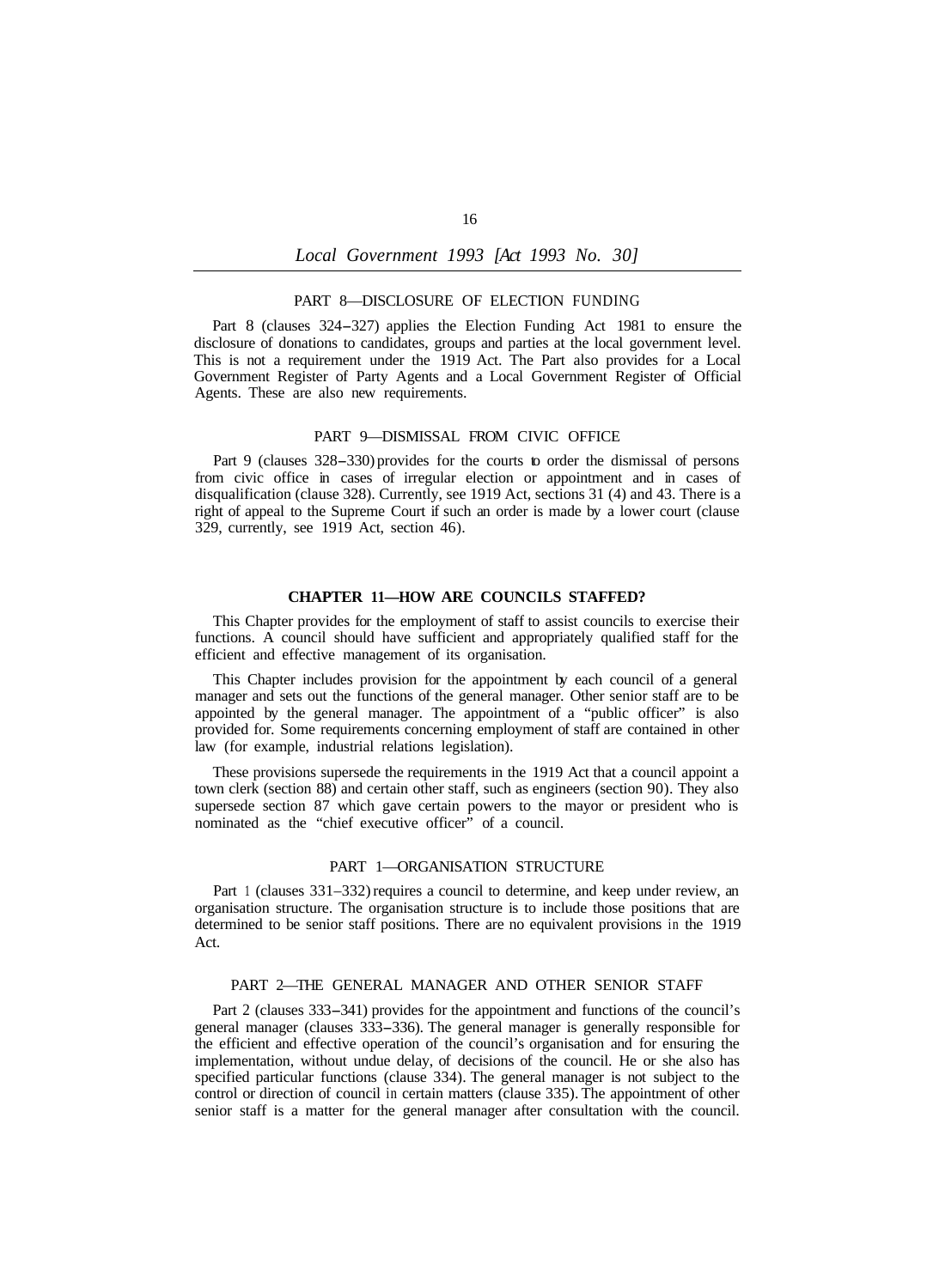### PART 3—THE PUBLIC OFFICER

Part 3 (clauses 342 and 343) provides for the appointment and functions of the council's public officer. There is no equivalent position under the 1919 Act.

### PART 4—EQUAL EMPLOYMENT OPPORTUNITY

Part 4 (clauses 344–347) requires a council to prepare and implement an equal employment opportunity management plan:

- to eliminate and ensure the absence of discrimination in employment on the grounds of race, sex, marital status and physical impairment
- to promote equal employment opportunity for women, members of racial minorities and physically handicapped persons.

There **is** no equivalent set of provisions under the 1919 Act.

## PART 5—OTHER PROVISIONS CONCERNING STAFF

Part 5 (clauses 348-352) contains provisions requiring the advertising of staff vacancies and the appointment of staff on merit. These are stricter requirements than currently exist (see Ordinance 4, clause 8). The circumstances in which staff can engage in outside work are set out in clause 351 (currently, see 1919 Act, section 96) and clause 352 prevents a former mayor or councillor from being appointed to the council's staff within 6 months after ceasing to hold his or her civic office.

## **CHAPTER 12—HOW DO COUNCILS OPERATE?**

This Chapter describes the ways in which a council carries out **its** functions and makes decisions.

The Chapter requires each council to adopt a code of meeting practice after giving public notice of a draft code. The Chapter provides for the basic matters concerning council meetings (frequency of meetings, notice of meetings, quorum, voting, rescission motions, committees, etc.)

The Chapter enables a council to delegate its functions, other than those functions the delegation of which is expressly prohibited. Functions that may not be delegated include the making of a rate or charge, the borrowing of money, the compulsory acquisition of land, the adoption of financial statements and the classification of public land as operational land. Functions may be delegated to the general manager and to specified persons and bodies but may not be delegated directly by the council to council employees other than the general manager.

The Chapter requires councils to have public liability and professional liability insurance.

The Chapter also makes provision for the constitution, functions, operation and dissolution of county councils.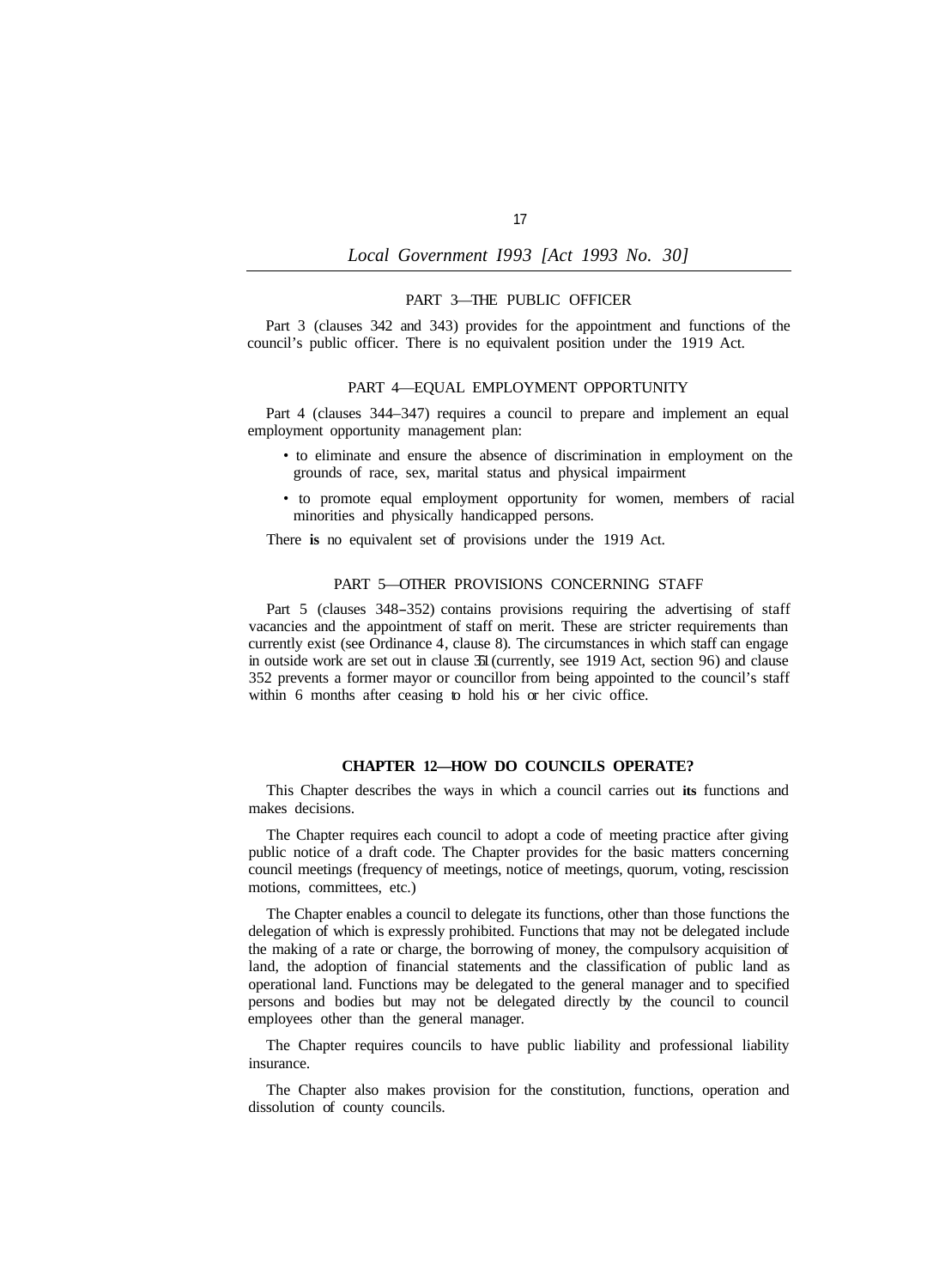### PART 1—GENERAL

The various ways in which a council may exercise its functions under the proposed Act are described (clause 353). The 1919 Act contains several sections which cover some of the same ground, see sections 521, 521A, 527 and 530A. The Part specifies the extent to which a council may grant financial assistance (clause 354, compare with 1919 Act, sections 358, 360, 364A, 475P, 475Q, 504, 505) and the circumstances in which a council may act as an agent. A council may act within or outside its area, except for the exercise of regulatory functions (clause 355).

## PART 2—HOW ARE DECISIONS MADE?

## Division 1—Code of meeting practice

A council must adopt a code of meeting practice and must conduct its meetings in accordance with its code (clause 358). Ordinance 1 currently establishes meeting practices for all local councils.

#### Division 2—Other provisions concerning council meetings

## **Division 2 (clauses 363-374) contains provisions concerning:**

- the regularity of council meetings
- the way in which meetings are called
- the quorum (clause 366, currently, see 1919 Act, section 47 and Ordinance 1, clause 5)
- who is to preside (clause 367) generally, the mayor presides, but in his absence or at his request the Deputy Mayor presides (see 1919 Act, section 87 and Ordinance **1,** clause 9)
- voting entitlements (clause 368), each councillor has one vote and the person presiding has a casting vote (clause 368, see also 1919 Act, section 87 (4))
- how decisions are made (clause 369) and rescinded (clause 370, see also Ordinance 1, clause 25)
- council committees and the keeping of minutes. A council is required to meet at least 10 times a year, each time in a different month (clause 363). Currently, the number of council meetings is at a council's discretion (Ordinance 1, clause 2 (a)). If two or more councillors call for an extraordinary meeting, the Mayor must call the meeting as soon as practicable but in any event within 21 days of the request. There is no explicit power for the Mayor to call an extraordinary meeting in the absence of such a request.

The current law is contained not in the 1919 Act but in Ordinance l, clause 2 (b). This clause enables the Mayor to call a "special" meeting and enables three members in a municipality, or two in a shire, to call for a special meeting.

Councillors must be given three days notice of meetings and the business proposed to be transacted (clause 365). Under current law each council can decide on the required notice (Ordinance 1, clauses 3 and 4).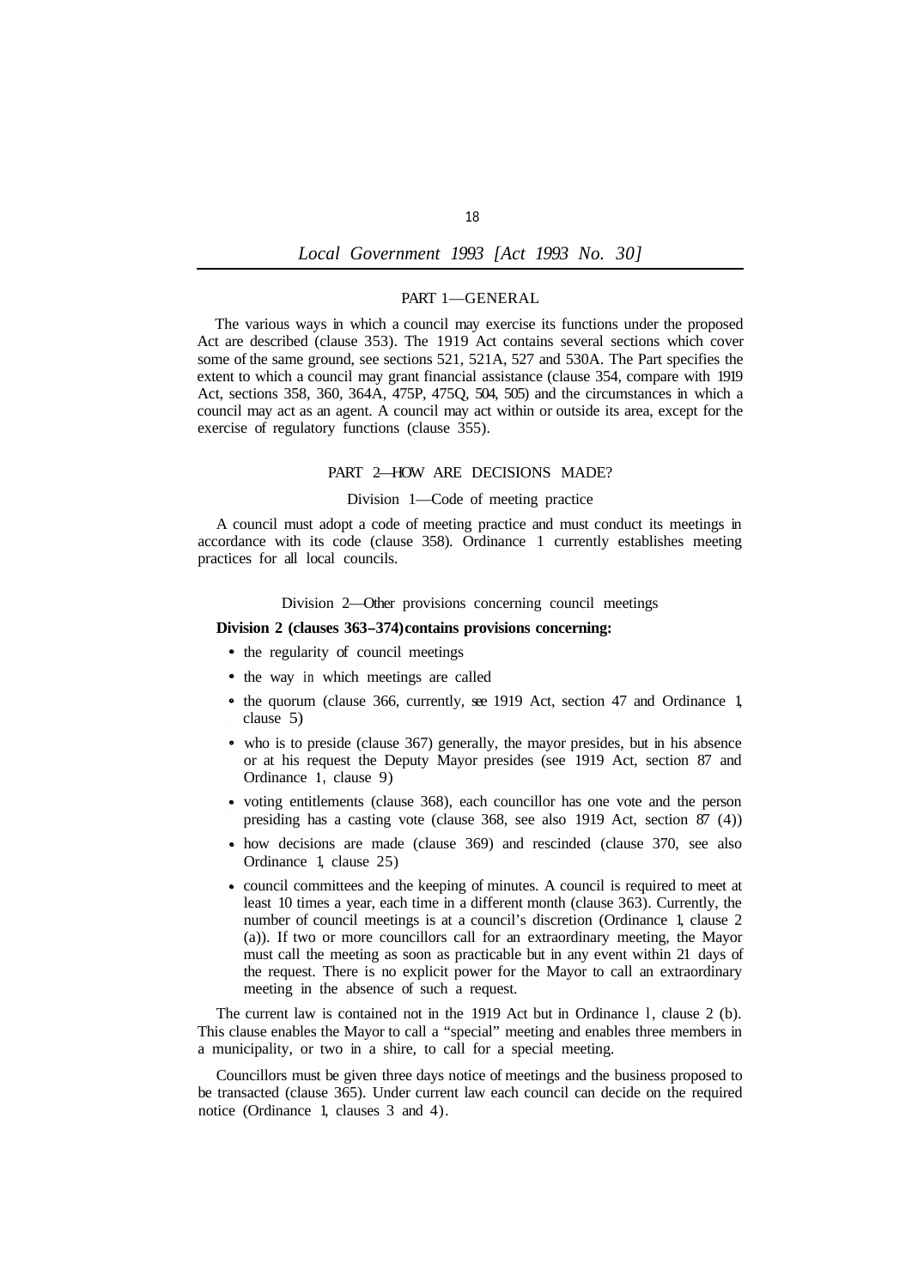### PART 3—DELEGATION OF FUNCTIONS

Part 3 (clauses 375-379) regulates the delegation by a council of its functions (see 1919 Act, section 530A) and the delegation of the general manager's functions.

### PART 4—INSURANCE

Part 4 (clause 380) imposes a requirement for compulsory public liability and professional liability insurance by councils. There is no equivalent provision in the 1919 Act.

## PART 5—COUNTY COUNCILS

Part 5 (clauses 38 1-398) provides for the establishment of county councils (clauses 381–391, currently, see 1919 Act, sections 561, 561A, 562, 563), the conferring of functions on county councils, the constitution of the governing body, their area of operations, the appointment and role of the general manager (clause 393. currently, see 1919 Act,, section 88) and for the application of other provisions of the proposed Act to county councils (clause 398, currently, see 1919 Act, section 564 (4) (a)).

## **CHAPTER 13—HOW ARE COUNCILS MADE ACCOUNTABLE FOR THEIR ACTIONS?**

This Chapter sets out the mechanisms by which **a** council is made accountable for its actions.

Each year, a council is required to adopt a management plan that sets out its proposed strategy for at least the following 3 years, together with its proposed revenue policy for the next year. The management plan is to include a statement of the council's objectives and performance targets for its principal activities.

Public notice is to be given by the council of its management plan.

A council is required to have 2 funds (a consolidated fund and a trust fund). It must keep proper accounts which are to be audited annually.

Each year, a council is required to prepare an annual report on its work and activities.

The Minister retains a supervisory role in relation to councils. The Minister and the Director-General will be able to call for further information from councils, and the Director-General will be able to authorise persons to investigate and report on matters connected with a council's work and activities and to direct a council to act on any recommendations contained in such a report.

Members of the general public are entitled to inspect a wide range of council documents. Members of the general public are also entitled, under the Freedom of Information Act 1989, to be given access to certain other documents held by a council. They are also entitled to require the correction of certain kinds of information in the event that the information is incomplete, incorrect, out of date or misleading.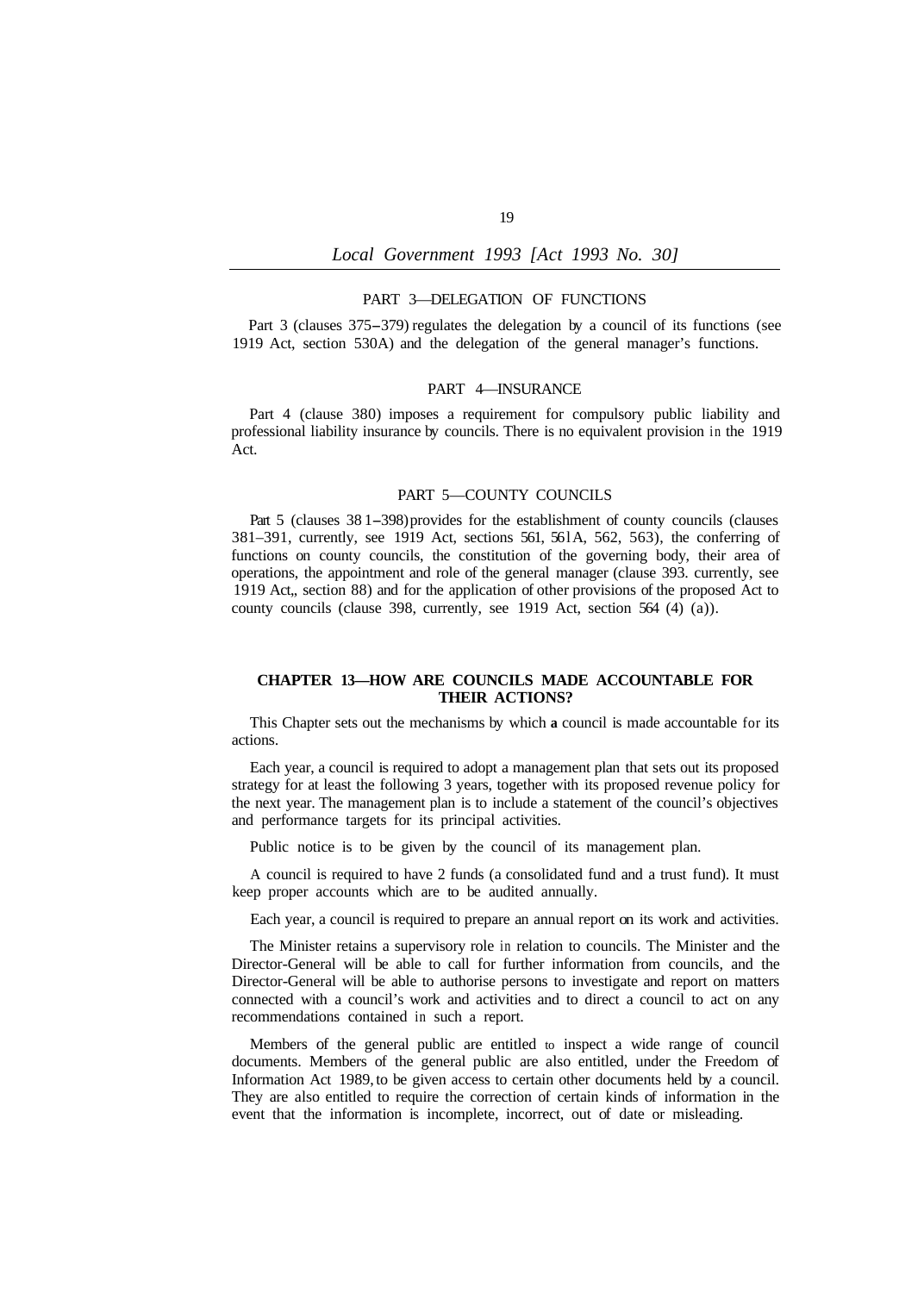## PART 1—PRELIMINARY

Part 1 (clause 399) applies the provisions of Chapter 13 to all functions conferred or imposed on a council, whether by or under the proposed Act or by any other Act or law.

#### PART 2—MANAGEMENT PLANS

Part 2 (clauses 400–405) requires a council each year to prepare, publicise and adopt a management plan with respect to the council's work and activities for the next 3 years and with respect to the council's revenue policy for the next year.

There is no equivalent set of provisions in the 1919 Act, but section 138 of that Act does require a council to make and advertise in a newspaper estimates of the income and expenditure of the fund to which a proposed rate belongs before making the rate.

## PART 3—FINANCIAL MANAGEMENT

### Division **I**-Funds

Division I (clauses 406–409) imposes certain duties on a council with respect to the way in which it deals with money held by it. In particular, it specifies which money is to be paid into a consolidated fund and which into a trust fund and regulates the use that may be made of the money in each of those funds.

Under the 1919 Act, sections 106–115, a council is required to operate five separate funds.

#### Division 2—Accounting records, financial reports and auditing

Division 2 (clauses 410–419) imposes certain duties on a council with respect to the keeping of accounting records, the preparation of financial reports and the auditing of those reports. In general, audited accounts must be presented to the council within 5 months after the end of each financial year.

The council is required to keep such accounting records as correctly record and explain its financial transactions and its financial position (clause 410, currently, see 1919 Act, section 106 (2), which requires the five separate funds required under the Act to be kept separate and distinct and section 206 and Ordinance 26).

A council is required to prepare financial reports, and refer those reports for audit, at specified times (clauses 411 and 412).

A council's auditor is required to audit a council's financial reports within a specified period in accordance with certain standards adopted by the Australian Society of Certified Practising Accountants and the Institute of Chartered Accountants in Australia (clauses 413–415, currently, see Ordinance 26).

Members of the public are entitled to be given notice of the presentation of a council's financial reports and to make submissions on those reports (clauses 416–418).

The method of keeping accounts is currently prescribed by Ordinance 26 (see 1919 Act, sections 106 (2) and 206).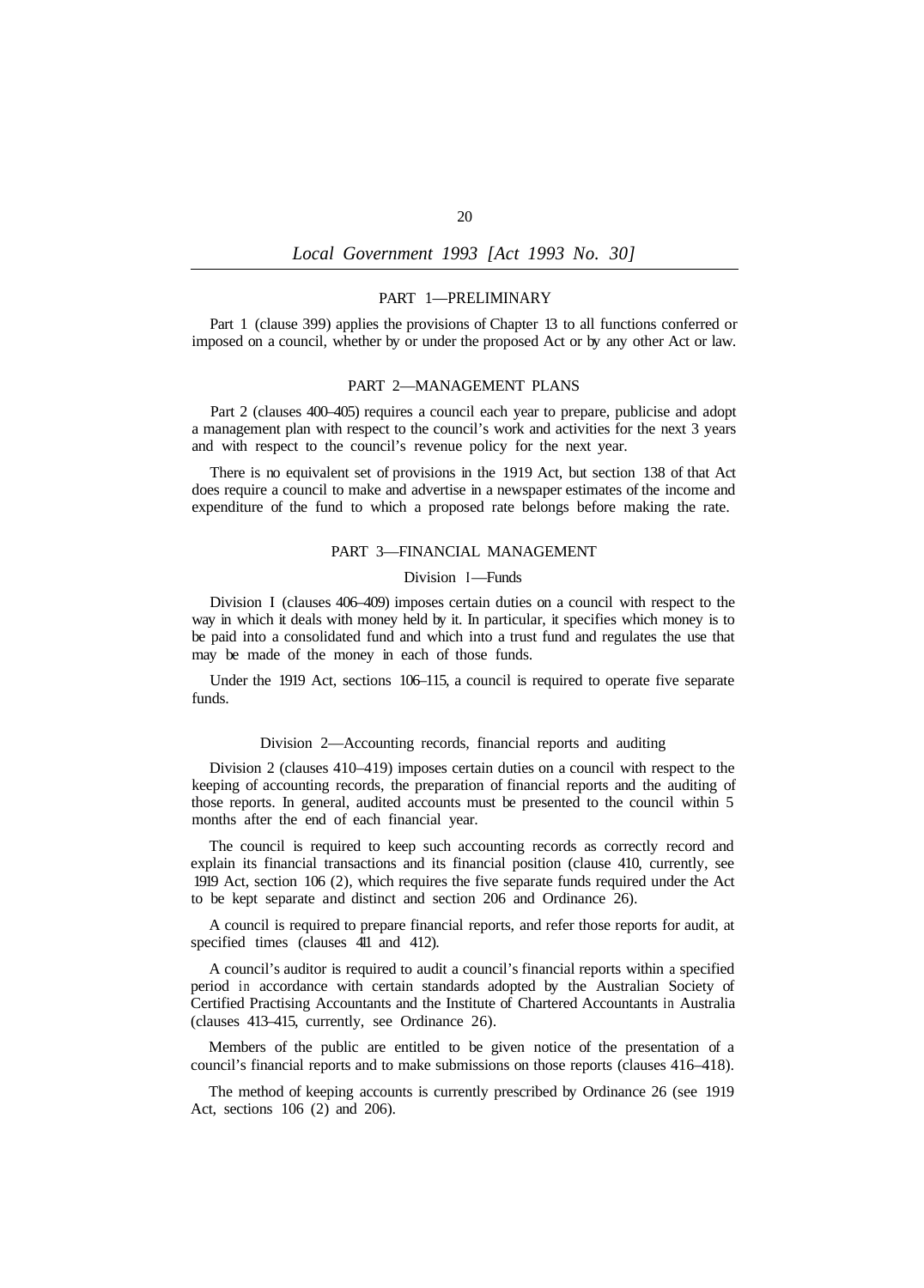#### Division 3—Auditors

Division 3 (clauses 420–425) provides for the appointment of auditors and the powers that auditors may exercise for the purposes of the proposed Act (currently, see 1919 Act, sections 211, 211A and 214).

#### PART 4—ANNUAL REPORTS

Part 4 (clause 426) requires a council each year to prepare, and to furnish to the Minister and to certain other persons, an annual report as to the council's achievements with respect to the objectives and performance targets set out in the council's management plan for the previous year (compare with 1919 Act, section 654A).

### PART 5—INQUIRIES, REVIEWS AND SURCHARGING

### Division l—Inquiries and reviews

Division 1 (clauses 427–432) enables the Minister or the Director-General to inquire into and review the work and activities of a council and, for that purpose, to appoint Departmental representatives with specified powers of inquiry.

The Minister or Director-General may require a council to furnish information about the council or its work or activities (clause 427). There is no direct equivalent in the 1919 Act.

The Director-General may authorise a Departmental representative to investigate any aspect of a council or of its work and activities (clause 428).

The 1919 Act enables the appointment of local government inspectors (sections 212 and 212A) and enables the Director-General of the Department of Local Government and Co-operatives to require that a management review be carried out (section 213C). Sections 212, 213A, 213B and 214 of the 1919 Act give certain powers to inspectors.

## Division 2—Surcharging

Division 2 (clauses 433–436) enables a Departmental representative to disallow items of a council's expenditure and to surcharge the councillor, general manager or other member of staff responsible for any deficiency arising from the disallowance or for any loss arising out of that person's culpable negligence or misconduct. These provisions in effect continue the operation of section  $2\overline{13}$  (1), (9) of the 1919 Act.

## **CHAPTER 14—HONESTY AND DISCLOSURE OF INTEREST**

This Chapter places obligations on councillors, council, delegates and staff of councils to act honestly and responsibly in carrying out their functions.

The Chapter also requires councils to adopt a code of conduct for councillors, staff and other persons associated with the functions of councils. However, the Chapter does not affect any other duties imposed by other laws or any offences created by other laws.

It also requires that pecuniary interests of councillors, council delegates and other persons involved in making decisions or giving advice on council matters be publicly recorded and requires councillors and staff to refrain from taking part in decisions on council matters in which they have a pecuniary interest.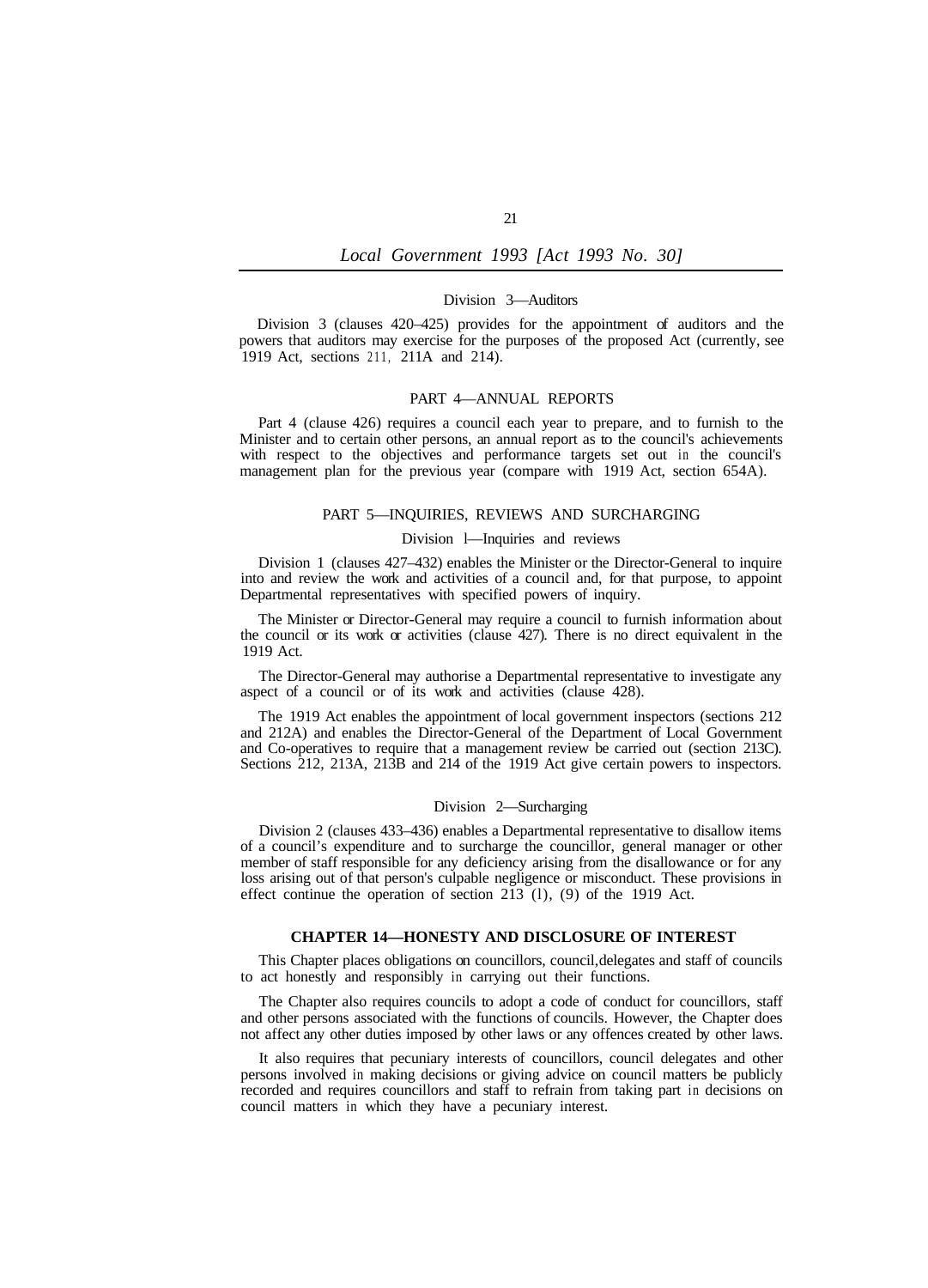The Chapter enables any person to make a complaint concerning a failure to disclose a pecuniary interest and provides for the investigation of complaints.

The Chapter also constitutes the Local Government Pecuniary Interest Tribunal.

The Tribunal is empowered to conduct hearings into complaints and to take disciplinary action against a person if a complaint against the person is found to be proved.

#### PART 1—CONDUCT

Part 1 (clauses 437 and 438) requires councillors, members of staff of councils and council delegates to act honestly and exercise reasonable care and diligence in carrying out their functions. The "oath of allegiance and declaration of office" required under the 1919 Act, section 33, obliges an alderman or councillor to declare "that I will duly and faithfully fulfil the duties of the office according to the best of my judgment and ability".

The Part (clause 438) also requires each council to prepare or adopt a code of conduct for those persons and to review the code annually. There is no statutory requirement for such a code to be adopted at present.

## PART 2—DUTIES OF DISCLOSURE

#### Division l—Preliminary

Division 1 (clauses 439-446) specifies which persons are required to make disclosures of interests (these include councillors, general managers, other senior staff of councils and other members of staff or delegates of the council designated by the council because of the type of council functions they exercise). (Compare with 1919 Act, Part 4, Division 9A).

What constitutes a pecuniary interest is defined for the purposes of the Part in clause 440. The term is not defined in the 1919 Act and the proposed definition essentially codifies case law on the issue.

#### Division 2—Disclosure of interests in written returns

Division 2 (clauses 447 and 448) requires councillors and designated staff and delegates of councils to make written returns disclosing specified interests (in a form set out in Schedule 3) when they attain their positions and every year while holding those positions. The interests of spouses, de facto partners and relatives do not have to be disclosed in these returns (clause 447 (6)). The provision dealing with pecuniary interest declarations under the 1919 Act is section 46B.

#### Division 3—Disclosure of pecuniary interests at meetings

Division 3 (clauses 449–456) requires councillors and members of council committees to disclose their pecuniary interests in matters under discussion at council or committee meetings and to refrain from taking part in discussion and voting on such matters. Certain persons giving advice at such meetings have similar duties of disclosure (currently, see 1919 Act, sections 46C–46G).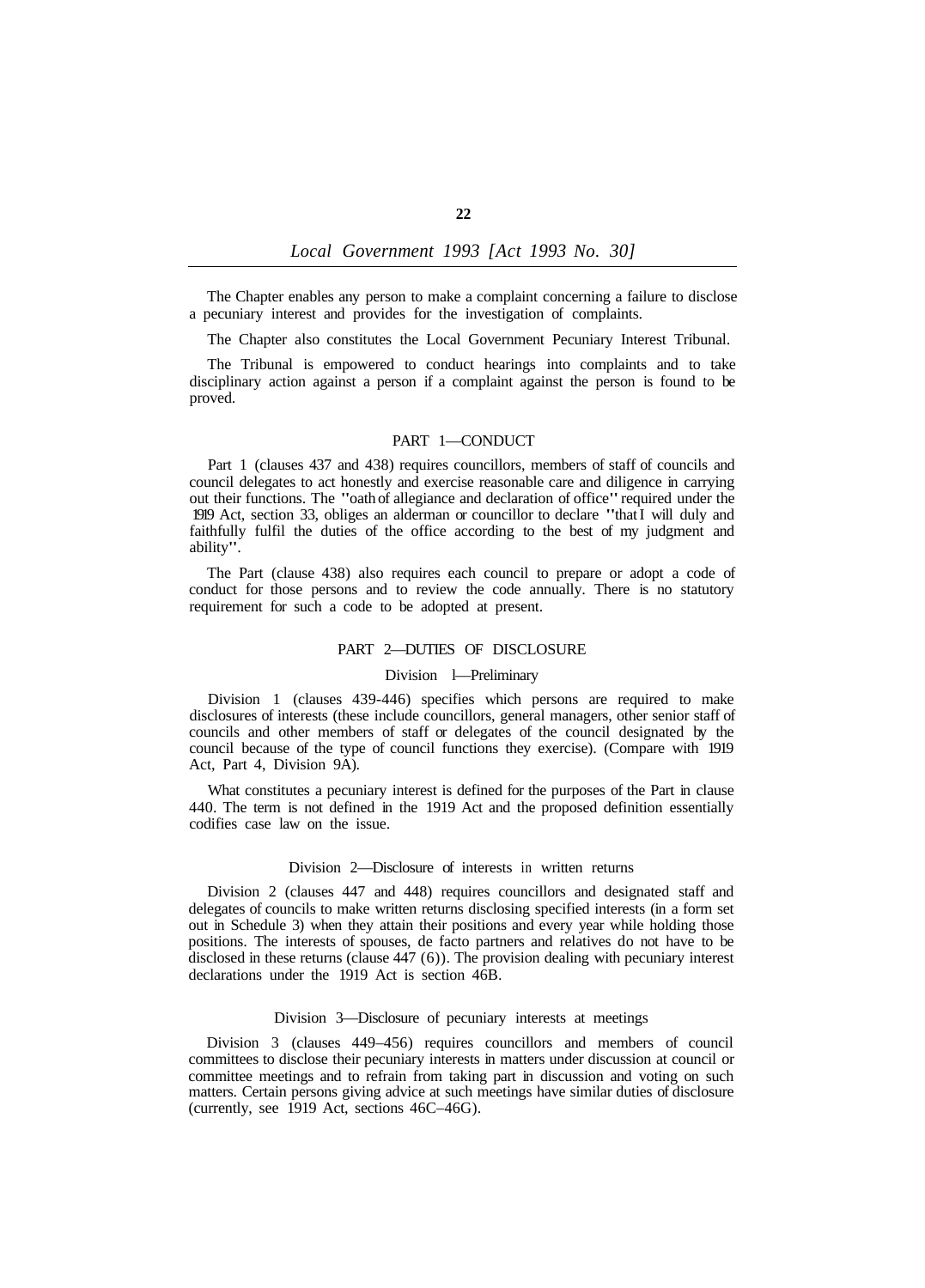#### Division 4—Disclosure of pecuniary interests in council dealings

Division 4 (clause 457) requires designated staff and delegates of councils to disclose their pecuniary interests in council matters with which they are dealing (currently, see 1919 Act, section 46E).

### PART 3—COMPLAINTS CONCERNING NON-DISCLOSURE

## Division 1—Making and investigation of complaints

Division 1 (clauses 458–466) enables a person to make a complaint to the Director-General, or the Director-General to make a complaint, on the ground that a person has contravened Part 2 of the proposed Chapter.

The Director-General may investigate the complaint or, if agreed to by the relevant authority, may refer it for investigation to the Ombudsman, the Independent Commission Against Corruption, the Commissioner of Police or the Director of Public Prosecutions. A referral may be made whether or not the Director-General has begun an investigation.

An authority who receives such a complaint directly may refer it to the Director-General.

The Director-General is to present any report of an investigation to the Pecuniary Interest Tribunal established by Part 4.

These provisions are not found in the 1919 Act, allegations of breaches of Part 4, Division 9A are dealt with by way of prosecution.

#### Division 2—Proceedings before the Pecuniary Interest Tribunal

Division 2 (clauses 467434) deals with the holding of hearings by the Tribunal and the procedure to be followed at such hearings. Other matters such as rights to legal representation and the taking of evidence are also included in the Division.

If the Tribunal finds, on the balance of probabilities, that a complaint against a person is proved, it may:

- (a) in the case of a councillor—reprimand or counsel the councillor, suspend the councillor from civic office for not more than 2 months or disqualify the councillor from holding civic office for not more than 5 years; and
- (b) in the case of a council employee—recommend the taking of specified disciplinary action or dismissal.

A party to a proceeding before the Tribunal may appeal to the Supreme Court against a decision of the Tribunal in the proceeding.

## PART 4—LOCAL GOVERNMENT PECUNIARY INTEREST TRIBUNAL

Part 4 (clauses 485–488) establishes the Local Government Pecuniary Interest Tribunal which consists of one part-time member who is a barrister or solicitor eligible for appointment as a District Court or Supreme Court Judge. A person cannot be appointed as that member if he or she was a councillor or council employee at any time within the 12 months prior to the appointment.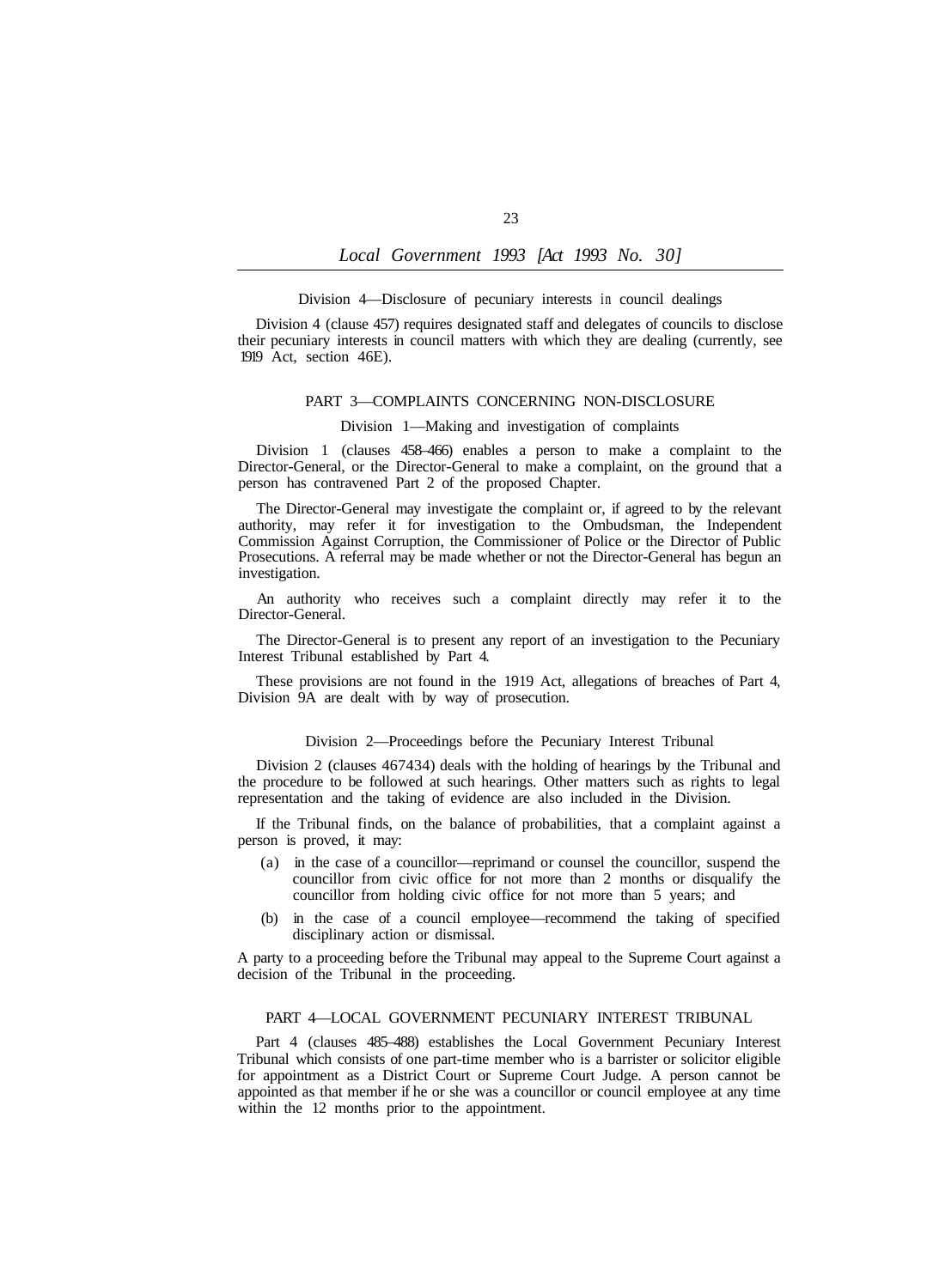The functions of the Tribunal are to hold hearings into and decide allegations of contraventions of Part 2. It also has such other functions as are conferred on it under the proposed Act or other Acts. The Tribunal is required to provide an annual report to the Minister.

## **CHAPTER 15—HOW ARE COUNCILS FINANCED?**

The main sources of council finance are:

- rates, of which there are 2 kinds
	- ordinary rates
	- special rates
- charges
- fees
- grants
- borrowings
- income from business activities
- income from land
- income from other investments
- sales of assets.

This Chapter deals mainly with the making and collection of the different kinds of rates and the imposition of charges.

## PART l—AN OVERVIEW OF RATES AND CHARGES

Part 1 (clauses 489-502) gives a general overview of the principles of rating and explains the relationship between ordinary rates, special rates and charges.

A council must make an ordinary rate each year. The amount of the ordinary rate may differ according to the category of the land to which it applies and it may differ according to sub-categories within those categories.

A council has a discretion whether it will make a special rate. Special rates may be levied for services provided by the council (such as water supply) or for special purposes.

A council has 2 choices in determining the structure of a rate (whether an ordinary rate for a category or sub-category of land or a special rate). It may decide that the rate is to be wholly an ad valorem rate (that is, an amount in the dollar that is to be applied uniformly to the rateable value of all rateable land in its area subject to the rate). It may decide, instead, that a rate is to have a 2-part structure. The first part is to be a base amount that will be the same for each parcel of rateable land subject to the rate. This base amount will be the amount that the council determines to be the basic contribution required to cover the general operating costs of the council or to cover the cost of providing the specific service or facilities to which it relates. The second part is to be an ad valorem amount. The 2 parts are added together to produce the amount of the rate to be paid in respect of the rateable parcel.

If a council makes a rate with a 2-part structure, the application of the base amount for the rate (or the category or sub-category of the rate) must not produce more than 50% of the total revenue derived from the rate (or the category or sub-category of the rate).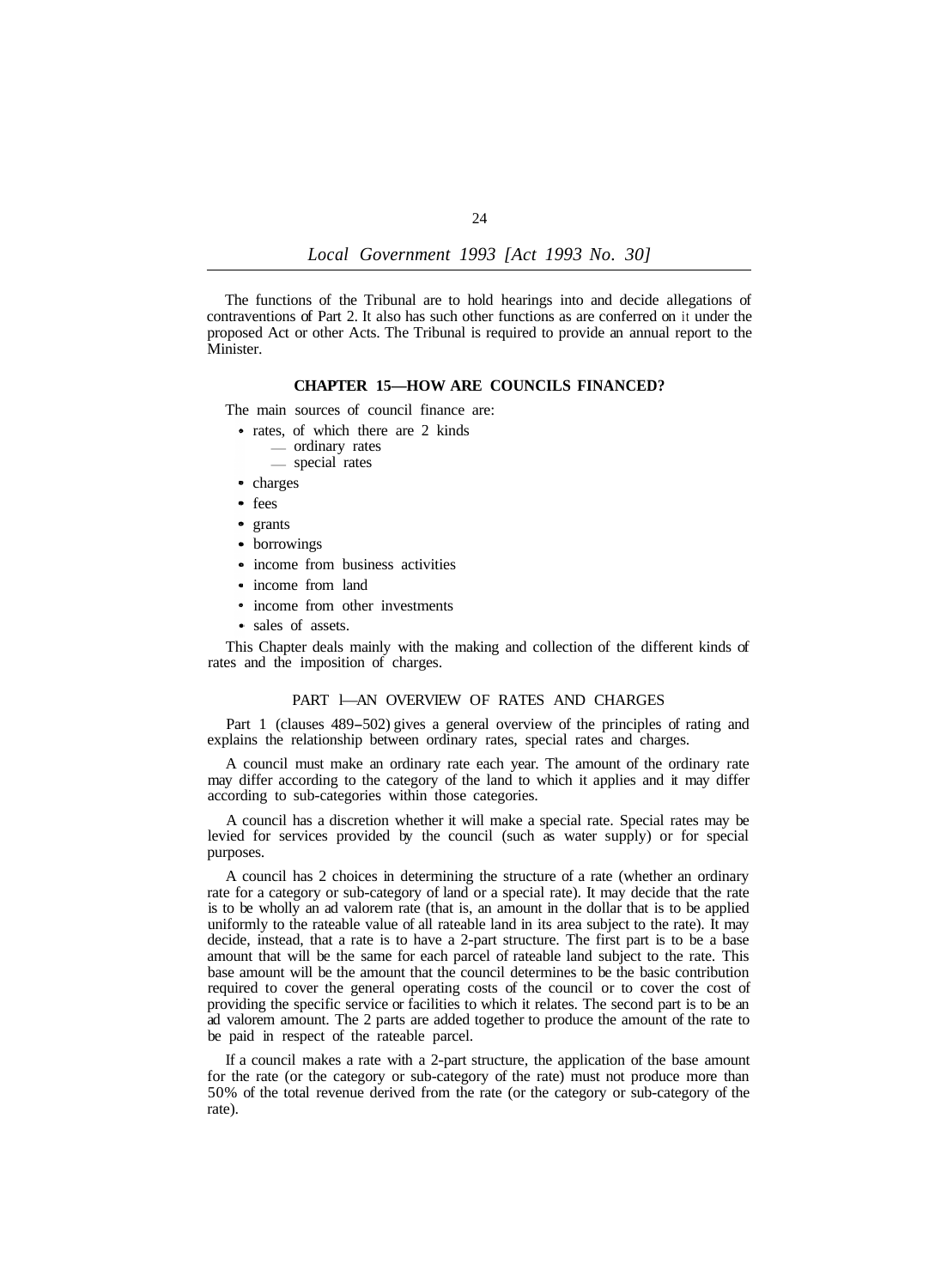Special provisions are made for the rating of vacant land.

This Chapter also enables the making and collection of charges. A council must make an annual charge for the provision of domestic waste management services for each parcel of rateable land for which the service is available. A charge may be made in relation to specified services provided by a council (such as the provision of water, sewerage or drainage services or the collection of garbage). A charge may be set at a level that enables part or full cost recovery or, in some cases, that exceeds costs.

A council may impose charges in addition to ordinary rates and special rates or in substitution for special rates that may be made for the same purposes as a charge.

A charge, when made, has the same characteristics as a rate concerning payment, the accrual of interest (if the charge remains unpaid) and the procedures that may be taken for its recovery.

The reasonable cost to the council of providing domestic waste management services must not be recovered by the ordinary rate. It must be obtained from the making and levying of a charge.

## PART 2—LIMIT OF ANNUAL INCOME FROM RATES AND CHARGES

Clause 503 defines "general income". This term is not used in the 1919 Act.

The Minister may specify annual percentage variations for:

- (a) the annual amount of revenue a council may obtain from rates and charges (other than domestic waste management services charges); and
- (b) the annual amount of revenue a council may obtain from the annual charge for domestic waste management services.

The amount a council may raise in general income or domestic waste management services income is limited by reference to specified annual percentage variations (clauses 504-507).

A council may catch up on shortfalls, over the next two years only, if it does not charge the maximum allowed under clauses 507, 508 and 509 in any one year (currently, see 1919 Act, section 131A (1B) and (1C)). Clause 510 sets out the effect of contravening section 507 or 508 (currently, see 1919 Act, section 131A (2)).

A council may obtain supplementary valuations from the Valuer-General, to enable it to ascertain notional rate income for the purposes of the Part (clause 511, currently, see 1919 Act, section 131AA to which that clause closely corresponds).

## PART 3—ORDINARY RATES

Part 3 (clauses 5 12–527) requires a council, before it makes an ordinary rate, to declare each parcel of rateable land in its area to be within the category of farmland, residential or business. The Part defines the characteristics of each category. It provides for the making of changes in category and for the making of appeals to the Land and Environment Court against declarations of category.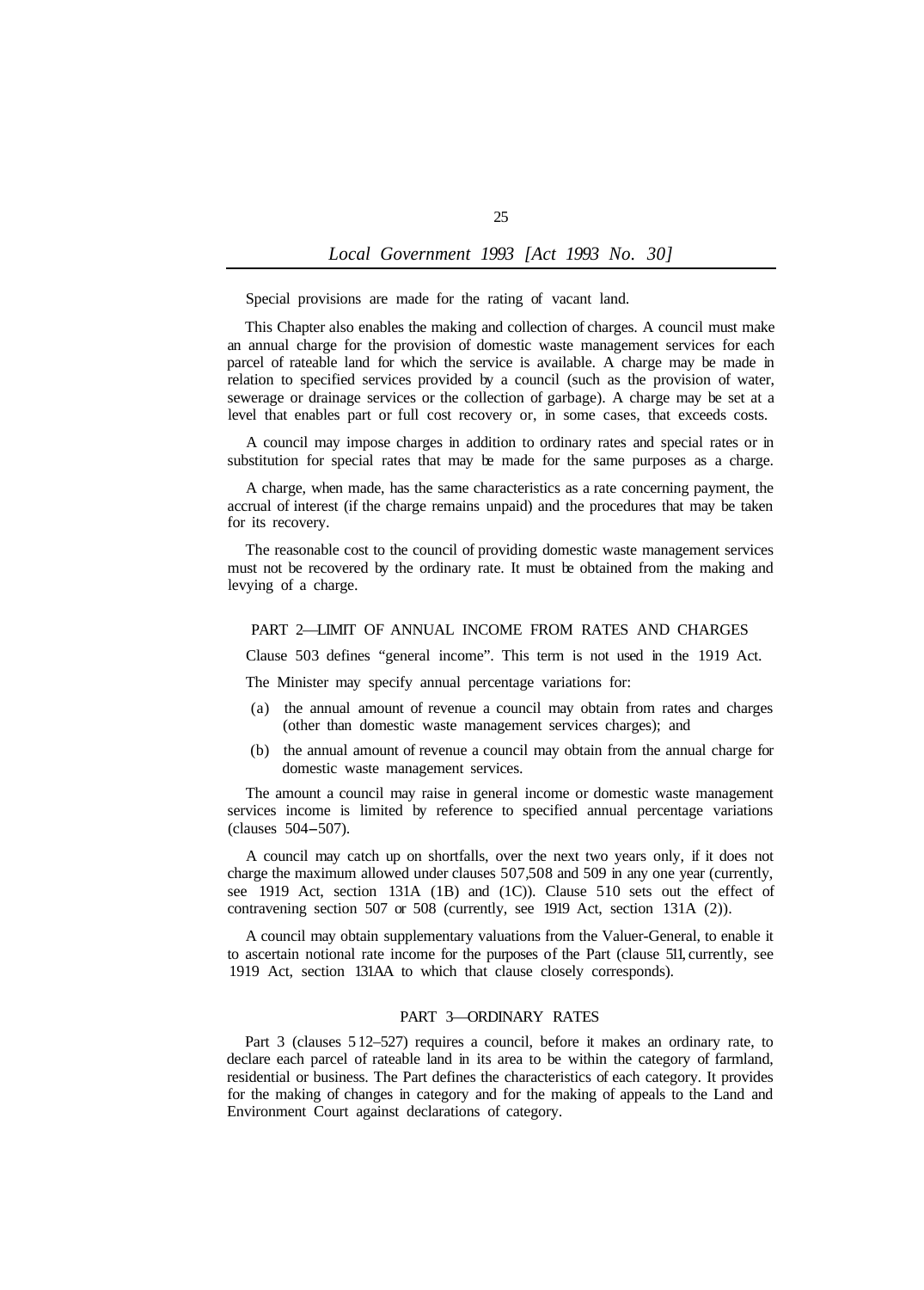#### PART 4—MAKING OF RATES AND CHARGES

Part 4 (clauses 528–541) specifies the procedures to be followed and the criteria to be considered in the making of rates and charges.

## PART 5—LEVYING OF RATES AND CHARGES

### Division 1—General

Division 1 (clauses 542-546) provides for the levying of rates and charges by the service of a rates and charges notice on the person liable for the rate or charge. It makes provision for rating dwellings under company title, for aggregating the values of certain related parcels of land for rating purposes and for reducing certain rates levied on vacant land.

Division 2—Special rates and charges relating to water supply, sewerage and drainage

Division 2 (clauses 547-549) specifies the land that may be subject to a special rate or charge relating to water supply, sewerage or drainage and the time at which that land becomes subject to the special rate or charge.

## PART 6—WHAT LAND IS RATEABLE?

Part 6 (clauses 550-555) provides that all land in an area is rateable unless exempt under the Part. An exempt may be from all rates or only from specified rates.

#### PART 7—PAYMENT OF RATES AND CHARGES

Part 7 (clauses 556–570) identifies the persons liable to pay rates and charges, including payment by quarterly instalments, discounts for prompt payment in full and the accrual of interest on overdue rates and charges. An appeal may be made to the Land and Environment Court on the question of whether land is rateable or rateable to a particular rate.

#### PART 8—CONCESSIONS

#### Division 1—Concessions for pensioners

Division 1 (clauses 571–579) provides for the granting of rebates of rates to certain pensioners.

### Division 2—Other concessions

Division 2 (clauses 580-596) enables a ratepayer to apply for a postponement of part of rates on land which is used only as a house or rural land but, because of its zoning or permitted use, is valued for rating purposes in a way that reflects its permitted use rather than its actual use.

This Division also entitles the Maritime Services Board, the State Rail Authority and the State Transit Authority to a 25% rebate for ordinary rates payable for certain land.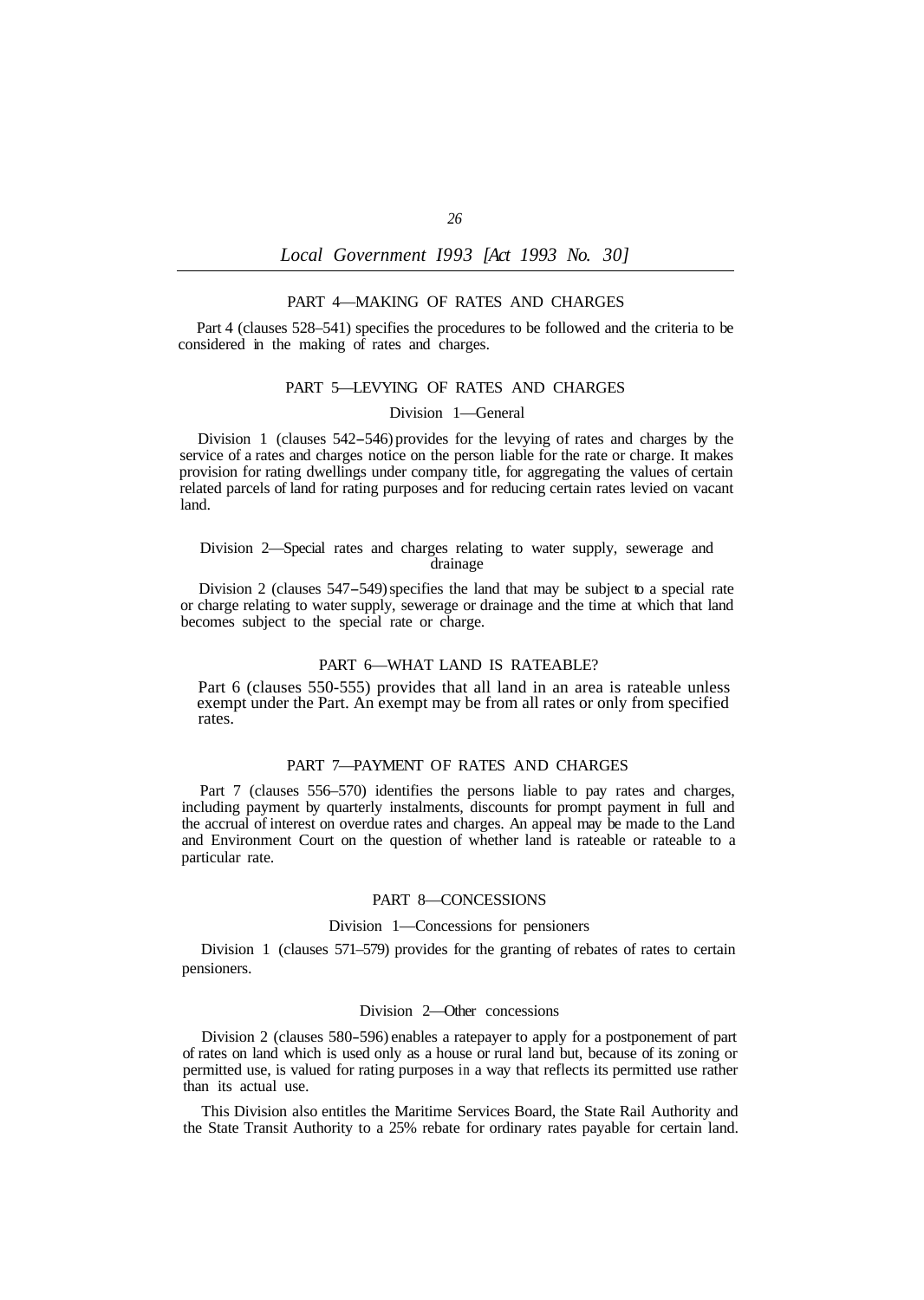Other rating concessions may be provided under other Acts. For example, section 127 of the Heritage Act 1977 provides for rates to be levied on heritage valuations determined in accordance with that Act instead of on other valuations.

## PART 9—MISCELLANEOUS MATTERS CONCERNING RATES AND CHARGES

Part 9 (clauses 597–607) requires a council to keep a record of rates and charges (currently, see 1919 Act, section 142). A person may request a council to issue a certificate as to rates and charges. These certificates will convey essentially the same information as certificates under section 160 of the 1919 Act.

Notice of transfer of interests in land must be given to council (clause 599, currently, see 1919 Act, section 163).

A council may add to the amount of a rate or charge its reasonable expenses in tracing the person liable to pay the rate or charge (clause 600). This clause continues the effect of the 1919 Act, section 159.

The Crown is to give notice to council of certain leases (clause 602), this continues the effect of the 1919 Act, section 163A.

### PART 10—FEES

Part 10 (clauses 603–607) regulates the fixing of fees for services provided by councils.

## PART 11—GRANTS

Part 11 (clauses 608–615) constitutes the Local Government Grants Commission and specifies its functions. It provides for the allocation by the Minister of Commonwealth funds paid to the State for local government assistance.

## PART 12—LOANS

Part 12 (clauses 616–619) regulates council borrowings.

#### PART 13—INVESTMENTS

Part 13 (clause 620) provides for the investment of money by councils. This clause recreates section 20] of the 1919 Act, except that it also provides that the acquisition of a controlling interest in a corporation under clause 356, is not an investment for the purposes of the section.

## **CHAPTER 16—OFFENCES**

This Chapter creates offences which are grouped under the following headings:

- General offences—relating to failure to obtain an approval and failure to comply with an approval or order
- Public land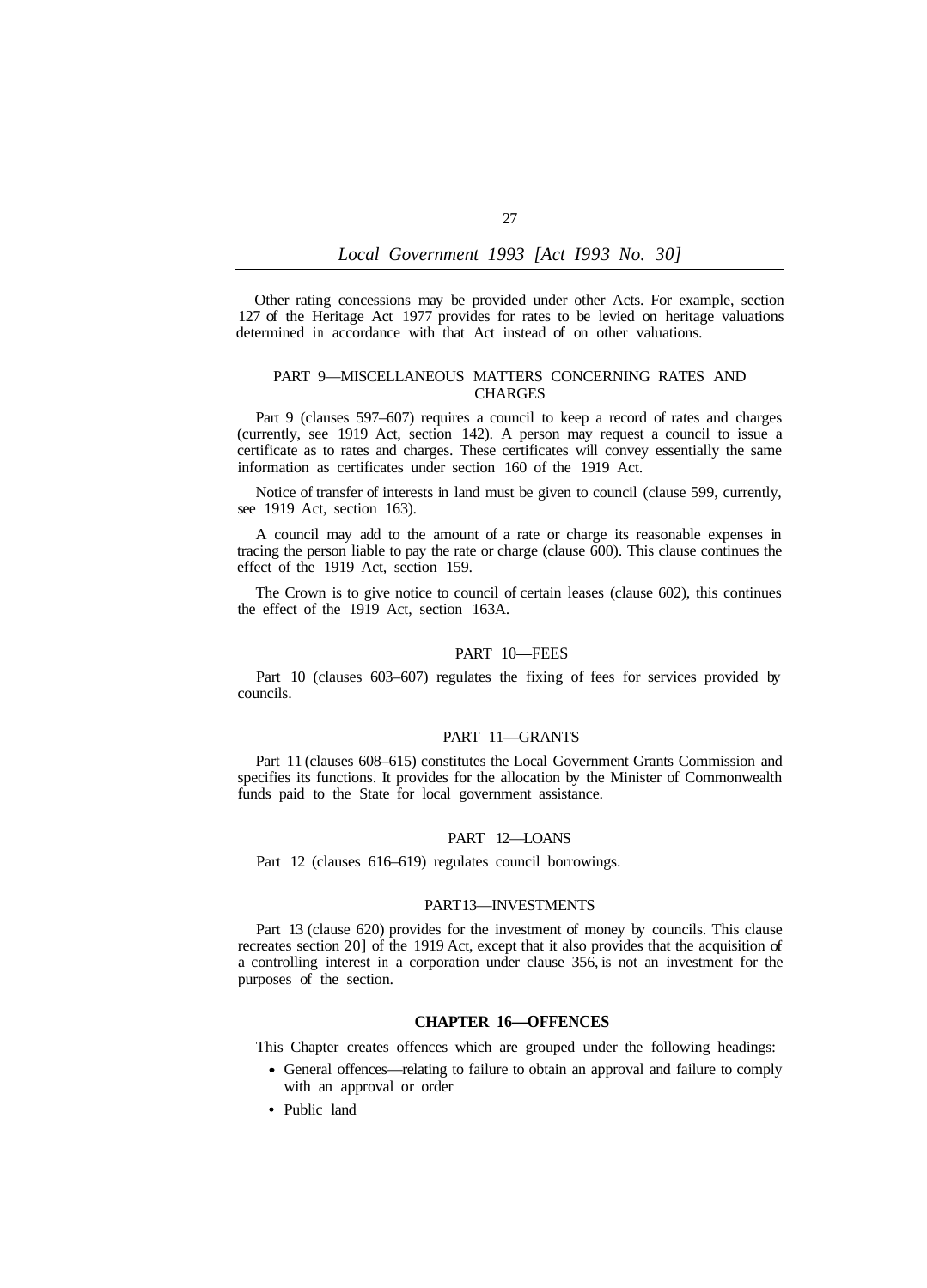- Water, sewerage and drainage offences
- Street drinking—relating to the creation and enforcement of alcohol-free zones
- Parking—relating to parking in free parking areas
- Offence relating to civic office
- Offences relating to buildings
- Miscellaneous.

This Chapter does not contain all offences created under the proposed Act. Other offences are found in clause 311 in Chapter 10 (How are people elected to civic office?), clauses 473, 474 and 478 in Chapter 14 (Honesty and disclosure of interests) and clause 675 in Chapter 17 (Enforcement).

The regulations may also create offences, for example, offences relating to elections.

Furthermore, councils may conduct prosecutions for offences under other Acts, for example, the Crimes Act 1900 and the Summary Offences Act 1988.

Penalties for offences are expressed in penalty units. Under section 56 of the Interpretation Act 1987, the amount of a penalty unit is currently \$100.

#### PART 1—GENERAL OFFENCES

Part 1 (clauses 621–623) deals with general offences relating to approvals required for the carrying out of various activities (for example, erecting or demolishing a building, operating a caravan park).

It will be an offence to carry out an activity that requires approval without having obtained an approval (clause 621). The 1919 Act contains a number of separate offences relating to particular approvals e.g. section 317.

It will be an offence to fail to comply with the terms of an approval (clause 622). For example, failure to comply with conditions would be an offence. This is already the case under current law.

It will be an offence not to comply with an order (clause 623). The 1919 Act contains a number of separate offences relating to particular orders.

## PART 2—PUBLIC LAND

Part 2 (clauses 624-628) is concerned with public land.. Clause 625 prohibits dangerous behaviour such as breaking glass or leaving syringes on the land. Clause 626 makes damaging, defacing or polluting public bathing places an offence. Clauses 627 and 628 require a person to comply with the terms of any notice erected on public land or a public bathing place by a council. Notices may relate to matters such as nude bathing, the use of vehicles or the taking of animals onto the land. Under current law certain activities are offences in all public reserves, and others depend on whether or not councils have passed appropriate resolutions (currently see section 249C and Ordinances 48 and 52).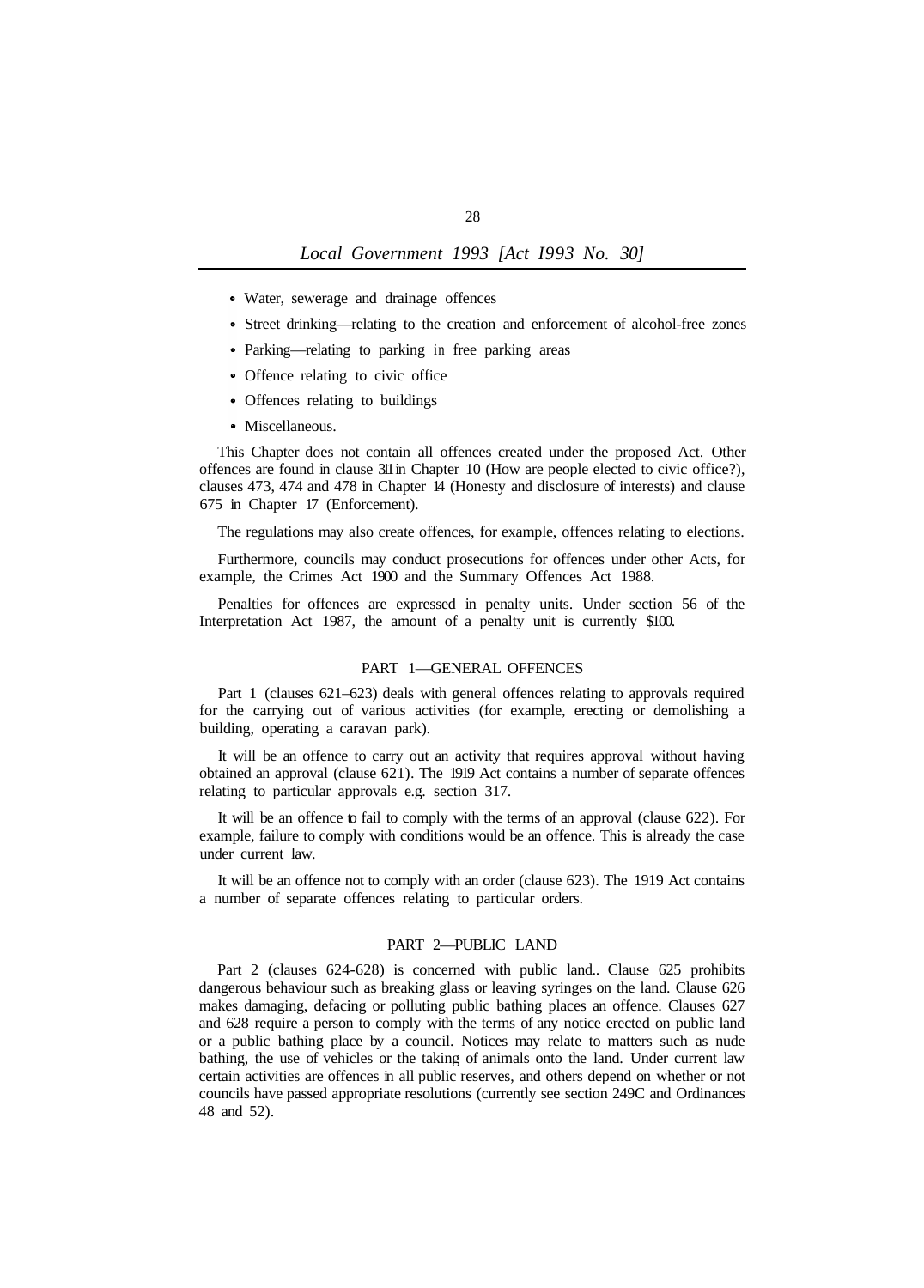### PART 3—WATER, SEWERAGE AND DRAINAGE OFFENCES

Part 3 (clauses 629–636) creates offences relating to water, sewerage and drainage (such as the offences of tampering with meters or fittings, polluting the water supply and discharging prohibited matter into sewers and drains). It also prohibits unqualified persons from doing water supply, sewerage or drainage works (currently, see Ordinances 44, 45 and 46).

## PART 4—STREET DRINKING

Part 4 (clauses 637-644) supplements the Summary Offences Act 1988 in relation to street drinking. It allows the creation of alcohol-free zones and the confiscation of alcohol from persons drinking in those zones. Similar provisions already exist in the 1919 Act, see Part 23, Division 2B, sections 512H–512P.

## PART 5—PARKING

Part 5 (clauses 645 and 646) requires compliance with council notices and signs in free parking areas operated by a council. Notices and signs may cover matters such as the times during which the public may use the parking area, the maximum period for which a vehicle may be parked and the reservation of certain parking spaces for persons with disabilities. The Part also provides for the liability of owners of vehicles for offences relating to Compliance with any such notices and signs (currently, see 1919 Act, section 270O).

## PART 6—OFFENCE RELATING TO CIVIC OFFICE

Part 6 (clause 647) prohibits a person from holding civic office while disqualified from doing so.

#### PART 7—OFFENCES RELATING TO BUILDINGS

Part 7 (clauses 648–653) requires the proper guarding of excavations to prevent them from being dangerous to life and property and the display of fire safety notices in buildings containing fire-isolated passageways, ramps or stairways (see Building Code of Australia (Administrative Provisions) Ordinance 1991, clauses 24.14 (1 3) and 59.7). The Part also requires pathways to exits etc. not to be obstructed and prohibits the locking or obstruction of doorways that are exits or lead to them (clauses 654–665, currently, see Building Code of Australia (Administrative Provisions) Ordinance 1991).

### PART 8—MISCELLANEOUS

Part 8 (clauses 654-665) deals with miscellaneous matters, such as the obstruction of certain persons exercising functions under the proposed Act (this is already an offence under section 635 of the 1919 Act), the disclosure and misuse of information and the wilful destruction of council notices and signs.

It is not an offence to comply with a notice or sign unless the sign is clearly legible and appropriately placed; the council has the onus of establishing that these requirements are met (clause 665). There is no such provision under current law.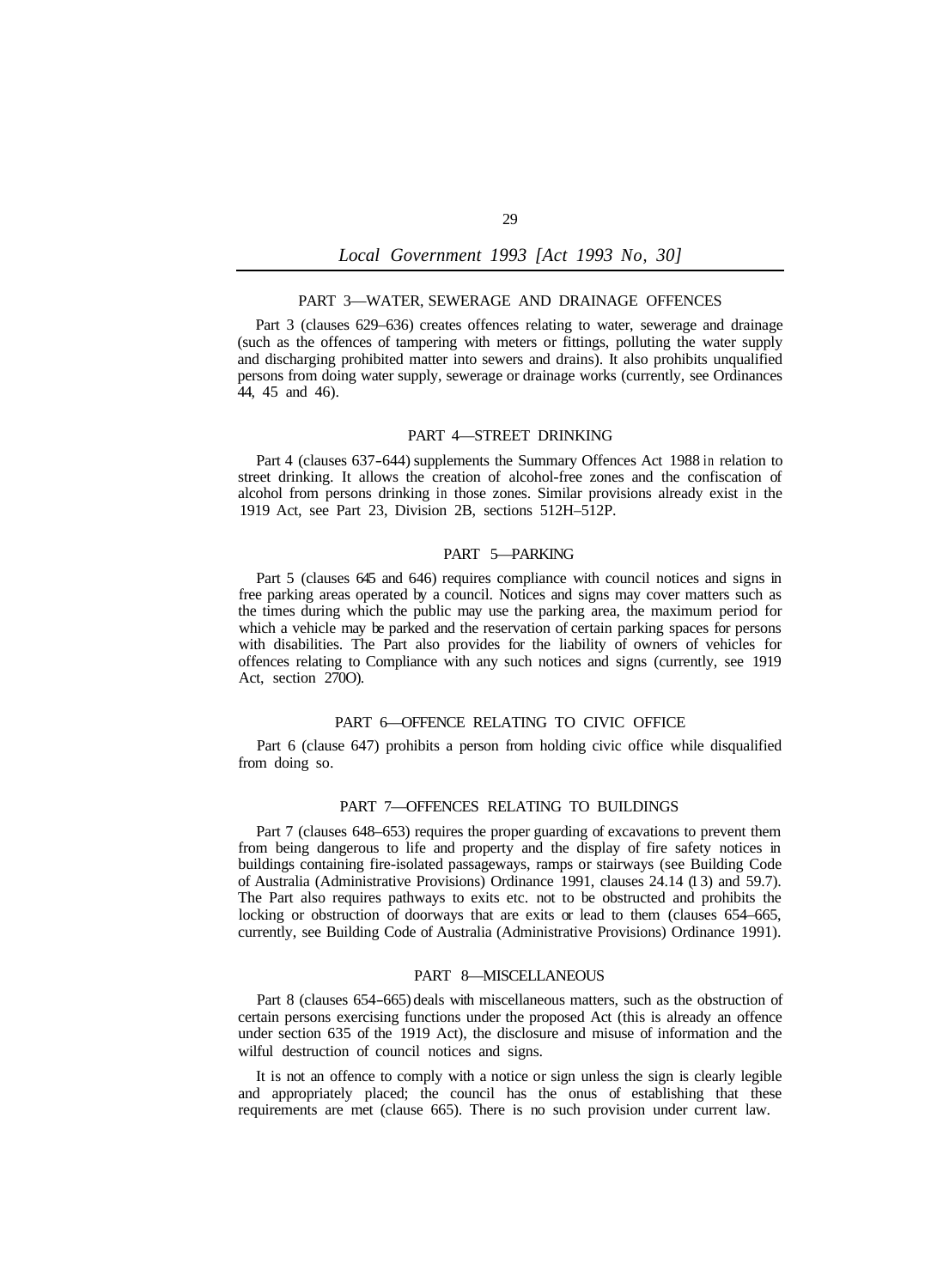### **CHAPTER 17—ENFORCEMENT**

This Chapter is concerned with the enforcement of the proposed Act.

### PART 1—GENERAL

Part I (clauses 666-676) provides means for enforcing the proposed Act in addition to the summary prosecution of offences under Chapter 16. For example, it makes provision for the taking of proceedings in the Land and Environment Court to restrain a breach of the proposed Act, empowers a council to carry out work following a failure by a person to carry out the work in accordance with an order of the council, and makes provision for the issue of penalty notices. There is no equivalent under the 1919 Act to clauses 666–672, which enable breaches of the Act to be remedied.

Clause 673 largely continues the effect of the 1919 Act, sections 317B (2) and 317H.

Clause 674 enables certain offences to be dealt with "on the spot" by way of penalty notices rather than by prosecution. Under the current law a number of offences can already be dealt with this way—see for example 1919 Act, sections 74C, 270S, *5* 12N.

Clause 676 permits the removal of offenders from public land, currently, see Ordinance 48, clause 28 and 1919 Act, section 366.

## PART 2—PROCEEDINGS BY THE COUNCIL OR ITS EMPLOYEES

#### Division 1—General

Division l (clauses 677–691) concerns rights and obligations of a council in relation to legal proceedings. Examples of these include the right to appear before a local land board and a council's obligation to pay its employees for expenses incurred in taking legal action on behalf of the council.

#### Division 2—Evidence

Division 2 (clauses 692–699) deals with matters relating to evidence in legal proceedings involving a council. These include matters of which proof by a council is not required unless evidence to the contrary is given and matters of which judicial notice is to be taken.

#### Division 3—Notices by the council

Division 3 (clauses 700–706) is concerned with notices given by a council. It provides for such matters as the content and method of service of the notices.

### Division 4—Legal proceedings for the recovery of rates and charges

Division 4 (clause 707) contains special provisions for legal proceedings to recover unpaid rates and charges.

### Division 5—Sale of land for unpaid rates and charges

Division 5 (clauses 708-721) provides for the sale of land and interests in land (other than an estate or interest of the Crown in land) to recover amounts unpaid for rates and charges.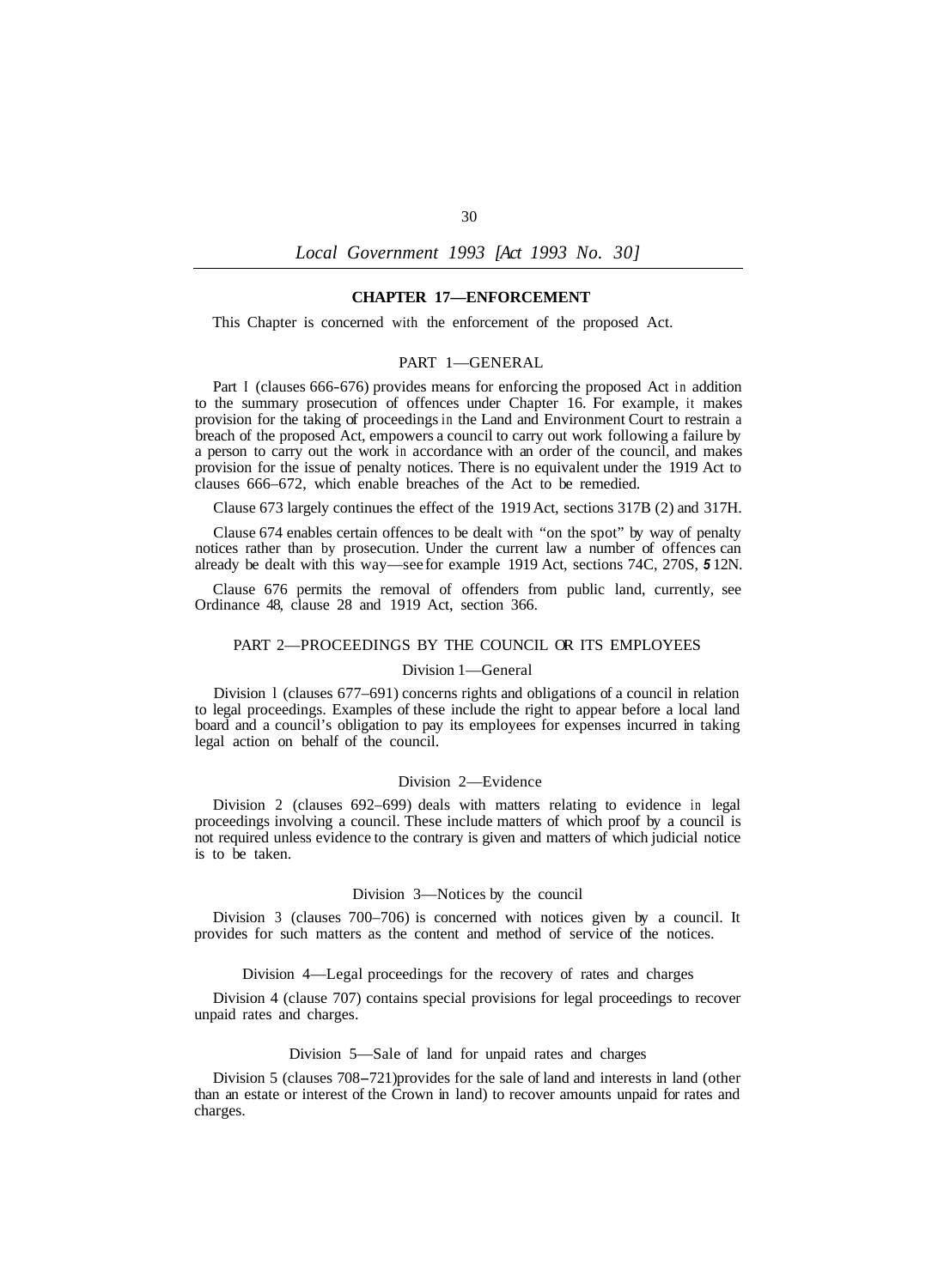# PART 3—PROCEEDINGS AGAINST COUNCILS, COUNCILLORS AND STAFF Division 1—General

Division 1 (clauses 722-725) contains general provisions relating to proceedings against councils. For example, it specifies the way in which disputed claims for compensation are to be dealt with.

Clause 722 provides that documents are to be served on a council by serving them on the General Manager or "public officer" (currently, see 1919 Act, section 627 **(1)).** 

A penalty or surcharge recoverable against the council or a councillor or an employee of a council may be sued for without notice (clause 723).

There is a three month time limit on challenges to the validity or effectiveness of a decision of council (clause 724). There is no equivalent in the 1919 Act, but see sections 35 and 104A of the Environmental Planning and Assessment Act 1979.

Clause 725 provides a mechanism for settling disputes over compensation under clause 127 or 196.

## Division 2—Liability

Division 2 (clauses 726–728) exempts councils, councillors and council employees from liability in respect of any matter  $\alpha$  thing done in good faith in the execution of the proposed Act.

Clause 726 corresponds generally to the 1919 Act, section 583.

Clause 727 corresponds generally to the 1919 Act, sections 309M and 314 (1 AA).

Clause 728 corresponds to the 1919 Act, section 582A.

## **CHAPTER 18—MISCELLANEOUS**

This Chapter makes provision for a number of matters relating to the operation of the proposed Act.

### PART l—GENERAL

Part 1 (clauses 729–740) contains provisions that include:

- a requirement that notices under the proposed Act be in writing (clause 729)
- a description of the ways in which the Governor may exercise the Governor's powers under the proposed Act (clause 730)
- a description of the effect of proclamations (clauses 731 and 732, currently, see 1919 Act, sections 647 and 648)
- a right for a person to request that certain material not be made public so as to protect his or her privacy (clause 733)
- a description of how public inquiries are to be held (clause 734, currently, see 1919 Act, section 649)
- specification of tax exemptions applicable to council property and dealings (clause 735, currently, see 1919 Act, section 651)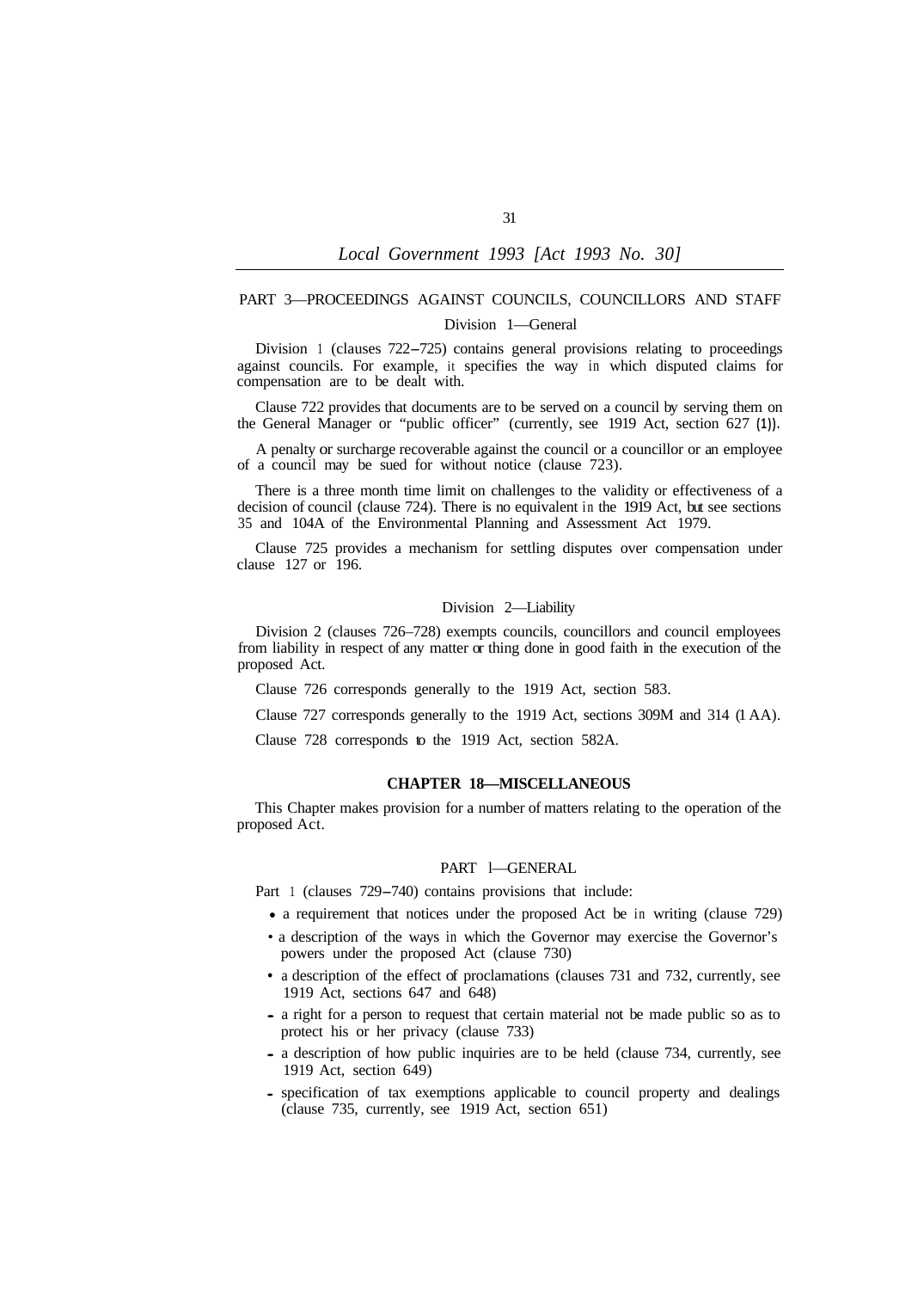- a description of the manner of settling disputes between councils (clause 736, currently, see 1919 Act, section 654)
- a statement that certain waste is the property of a council (clause 737, currently, see 1919 Act, section 284)
- specification of the Minister's and Director-General's powers to delegate (clauses 738 and 739, currently, see Environmental Planning and Assessment Act 1979, section 23).

Clause 740 requires the Minister to review the Act at the end of five years from the date of assent. This is a new provision.

## PART 2—REGULATIONS

Part 2 (clause 741) and Schedule 6 provide for regulations to be made for certain purposes (currently, see 1919 Act, sections 575 and 576 which provide for the making of ordinances).

## **SCHEDULE 1—LOCAL GOVERNMENT REMUNERATION TRIBUNAL AND ASSESSORS**

Schedule 1 contains provisions relating to the appointment and the terms and conditions of office of the person appointed as the Remuneration Tribunal and persons appointed as assessors.

## **SCHEDULE 2—MEMBERSHIP AND PROCEDURE OF THE BOUNDARIES COMMISSION**

Schedule 2 contains provisions relating to the appointment and the terms and conditions of office of the commissioners of the Boundaries Commission. It also specifies the procedures to be followed at meetings of the Boundaries Commission (currently, see 1919 Act, sections 15A, 15D, 15G, 151).

### **SCHEDULE 3—DISCLOSURE OF INTERESTS**

Schedule 3 contains the form of written returns for disclosure of interests required to be made by councillors and designated persons under Chapter 14. The Schedule also gives explanations of matters which must be included in those returns (currently, see 1919 Act, Schedules 5 and 5A).

## **SCHEDULE 4—LOCAL GOVERNMENT PECUNIARY INTEREST TRIBUNAL**

Schedule 4 contains matters relating to the member of the Tribunal such as the term of office of the member, the remuneration of the member and the filling of a vacancy in the office of member. This is new as the Tribunal does not exist under the 1919 Act.

#### **SCHEDULE 5—LOCAL GOVERNMENT GRANTS COMMISSION**

Schedule 5 contains provisions relating to the appointment and the terms and conditions of office of the commissioners of the Grants Commission. It also specifies the procedures to be followed at meetings of the Grants Commission (currently, see 1919 Act, sections 218D–218F).